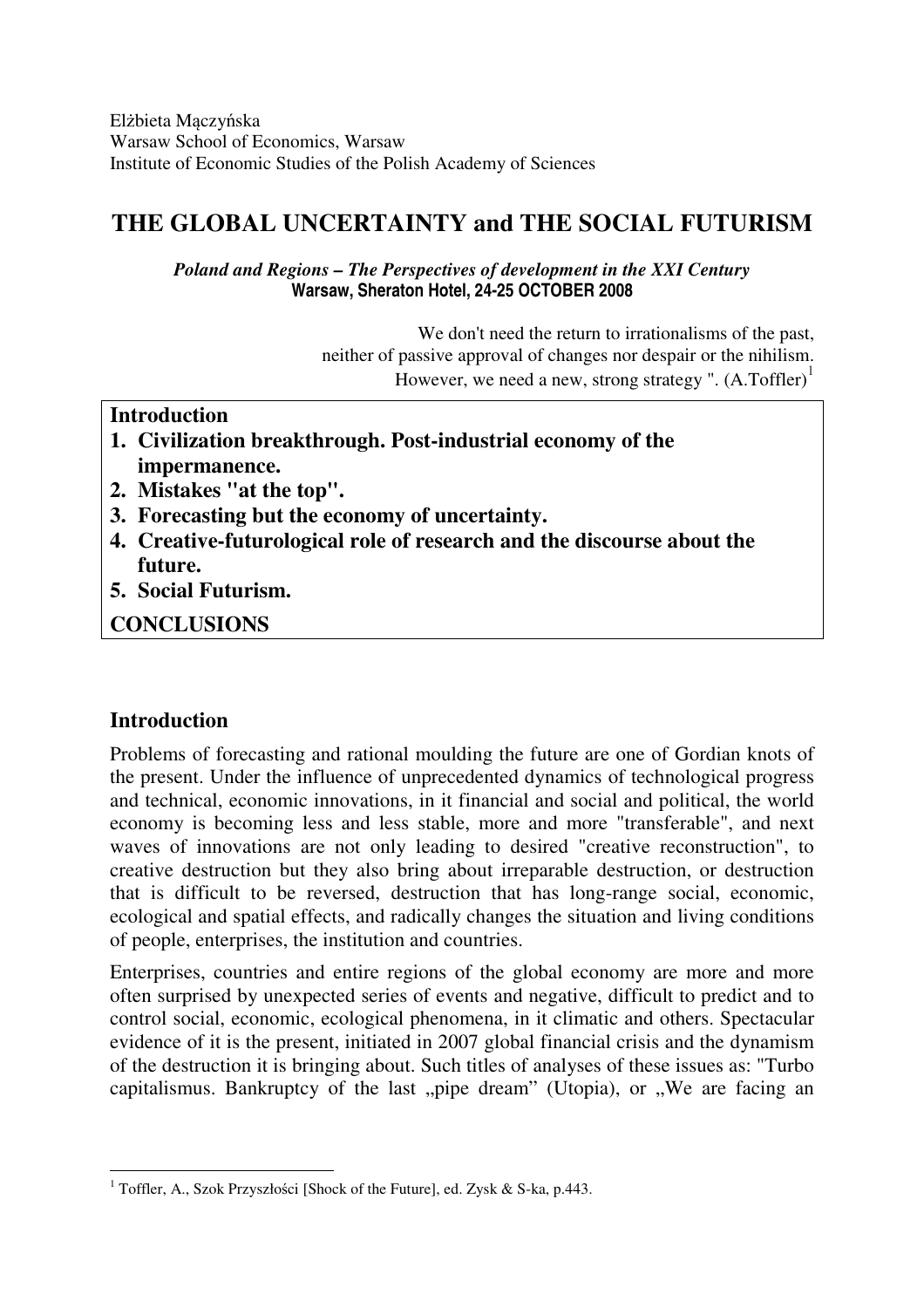epoch-making change, speaks for themselves<sup>2</sup>. They point out that "the financial crisis destroyed the Wall Street myth and now it is shaking the social awareness<sup>3</sup>. G. Soros has been criticizing the market fundamentalism stressing that for about 25 last years the world of finances has been developed on the basis of false conceptions and pointing out to the need of a critical look at the world<sup>4</sup>.

It reflects the complicated network of connections in the globalized and more and more globalizing world economy. A kind of the "domino effect" appears here what is accompanied by various pathologies in the economy, the society and the politics; in addition conflicts resulting from the civilization division and the extreme diversification of the world are particularly dangerous<sup>5</sup>. Thus it is already today that one may ask, following A. Kukliński and others, a "dramatic and maybe tragic question whether the liberal - democratic civilization of the integrated order of America and Europe will be a leading superpower of world of the year 2050 or whether autocratic, imperial China will be this superpower<sup>6</sup>.

The turbulently changing world and "changes in views/notions/ideas at the end of XXth and the beginning of XXIst centuries are so deep that they also require a brand new look into the future, that is of the new futurology. Shocks that the world is experiencing at present are highlighting pointedly that a vision and strategic imagination and futurological analysis have been missing. Admittedly, the very notion of futurology was questioned by theses about the end of the history and by the neoliberal doctrine, but today it is obvious that this doctrine lost its importance after the IT revolution, at the beginning of the new epoch diversely called the service society, the post-industrial one, or the information, or the network society, the knowledge based economy or the knowledge civilization. Thus, claims that it is not possible, and so one should not predict the future, are a-historical in character, they are an expression of the definite ideology (let the market alone determine the future without any predictions because predictions question the superior role of the free market), which distorts the historical experience of the man. And in the epoch following the information revolution when *everything is changing and everything can happen*, forecasting the future is certainly more difficult but also more needed, especially, if it is understood as constructing the future<sup>"7</sup>. However, it requires a thorough examination of the reality and changes in the economy.

 $\overline{a}$ 

<sup>&</sup>lt;sup>2</sup> Steingart, G., "Plajta ostatniej utopii" [Bankruptcy of the last "pipe dream" (Utopia)], Forum Weekly, No. 41, 2008, "Czeka nas epokowa zmiana" ["We are facing an epoch-making change "], Forum Weekly, No. 41, 2008. 3 Bofinger, P., "Czeka nas epokowa zmiana", op.cit., p.

 $4$  Soros, G., "Dostaliśmy z bańki" ["We were hit straight in the face"], Forum Weekly, No. 42, 2008.

<sup>&</sup>lt;sup>5</sup> Comapare: Toffler, A., Zmiana władzy. Wiedza, bogactwo i przemoc u progu XXI stulecia [ Change of power. Knowledge, wealth and violence on the eve of XXI century], ed. Zysk i Ska, Poznań 2003, and Toffler, A., and H., Budowa nowej cywilizacji. Polityka trzeciej fali [Building new civilization. The policy of the third wave], ed. Zysk i Ska, Poznań 1996.

<sup>6</sup> Kukliński, A., Problematyka Przyszłości Regionów. Piętnaście komentarzy. W poszukiwaniu nowego paradygmatu [Problems of the Future of Regions. Fifteen Commentaries. Looking for a new paradigm].

http://www.mrr.gov.pl/Aktualności/Polityka%20regionalna/Documents/1561d8db763b4367a323cca68d4cc62dP roblematyakPrzyszlosciRegionw15komentarzyWposzukiwa.pdf and Rybiński, K., Węzły Gordyjskie XXI wieku [w:] Problematyka P.Jakubowska, A.Kukliński, P.Żuber, Problematyka przyszłości regionów. W poszukiwaniu nowego paradygmatu, Ministerstwo Rozwoju Regionalnego, Warszawa 2008. also: Europa w perspektywie roku 2050, Komitet Polska 2000 Plus, PAN, Warszawa 2007.

<sup>&</sup>lt;sup>7</sup> Wierzbicki, A.P., Nowa Futurologia [New Futurology], http://www.pte.pl/pliki2/11/Nowa\_Futurologia.pdf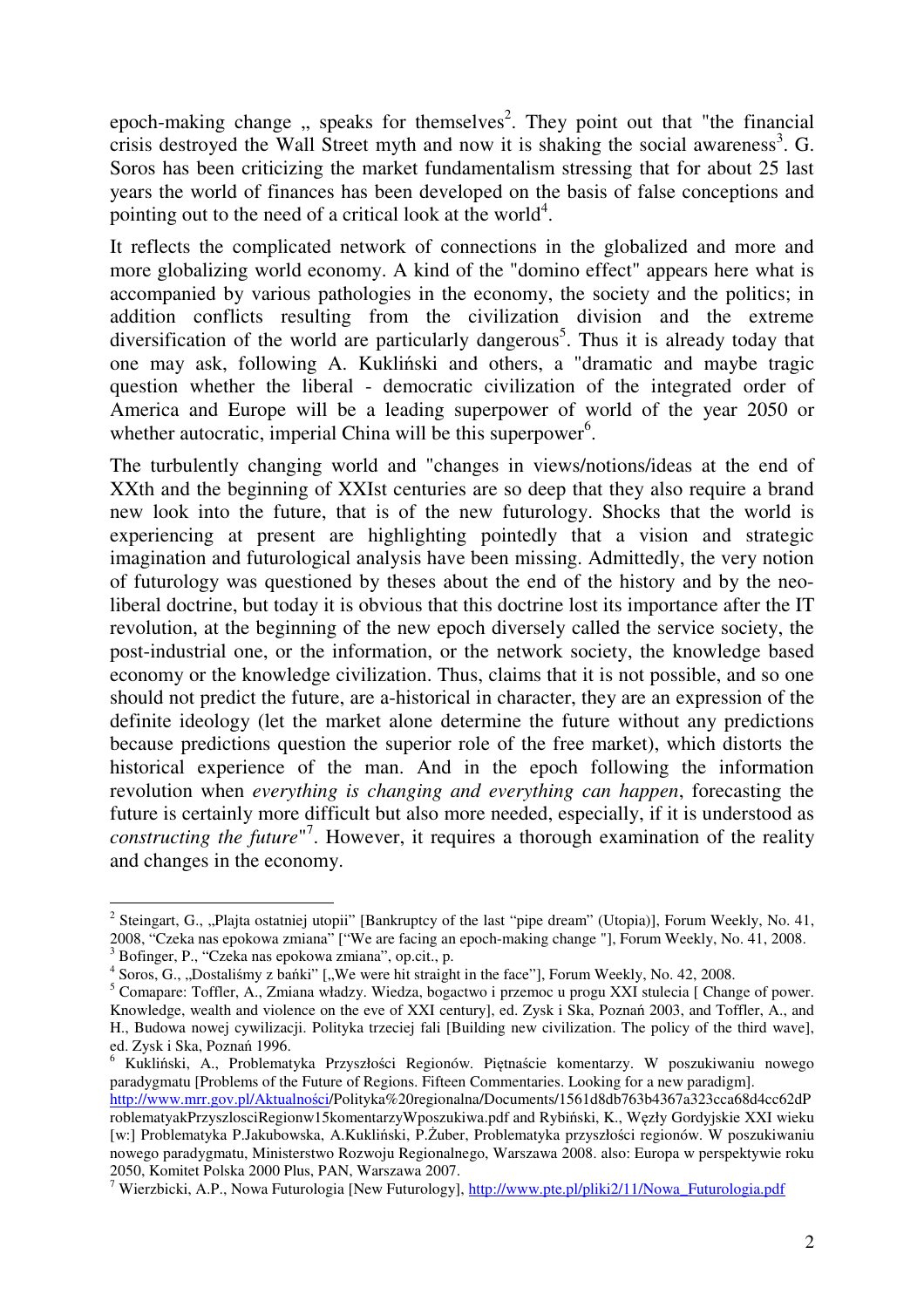The inalienable task facing economists of moulding the economic future is all the more difficult that economics is a social science that is the science, in which one never has the universal certainty and none, even the best economist cannot guarantee such a certainty. At the same time moulding the future always, at least partly, is tied with the so-called "footpath of interrelations", connections with the past and "genetic", socioeconomic, spatial and other conditionings.

Thus, in present conditions, generally speaking, is rational moulding of the future possible or is a strategic planning possible? Is the transition from the development "dependent on the footpath of interrelations " to creating a new footpath of development possible? Are economists responsible for moulding the future and to what extent, can they mould it this way as to protect people against undesirable, permanently destructive occurrences and at the same time in order to use in the controlled way ceaseless and more and more strong "waves of innovations" for the creative, effective transformation, reconstruction of the economy?

These are open questions, but at the same time these are questions to which international experiences bring in the positive answer, in it, among others, the experience of such countries as Norway. The answer to questions of this type is all the more essential that the growing uncertainty is one of the fast growing features in the last years of social and economic living conditions.

All the above considerations point to the necessity of in depth reflection about the creativity and the destruction in the economy. It is essential all the more that in spite of various measures taken in the global scale aimed at relieving disproportion and degenerations in the economy, to date no country can boast of fully satisfying and long-lasting solutions of the those problems $8$ .

A. Kukliński, with reference to *invented tradition* - the conception functioning in the world literature - by way of analogy suggests the conception of *invented future*. He stresses that "invented future of the region of 2020 or 2050 is not such an insane task as it might seem *prima facie*. An invented future is a future in which new structures and new driving forces of developmental processes turn up which are conceivable with difficulty or inconceivable hinc ah nunc"<sup>9</sup>.

In such conditions the role of strategic reflection increases but paradoxically the need of strategic reflection is all the bigger, the greater the feeling of uncertainty is and risks of developmental abnormalities are. A. Kukliński calls it as the "Paradox of predicting the future", stressing that "predicting the future is impossible and yet necessary. It is not possible to imagine the process of making decisions hinc et nunc without one or another sort of vision of the future"<sup>10</sup>.

 8 Mączyńska, E., Czynniki kreatywności i destrukcji w gospodarce przełomu [Factors of creativity and destruction in the economy of the breakthrough period], w "Rozwój-godność człowieka-gospodarowanieposzanowanie przyrody" [Development-human dignity-management-protecting the environment], joint publication under Barbara Piontek, ed. PWE 2007, pp. 297-320.

<sup>9</sup> Kukliński, A., Problematyka Przyszłości Regionów. Piętnaście komentarzy. W poszukiwaniu nowego paradygmatu,

http://www.mrr.gov.pl/Aktualności/Polityka%20regionalna/Documents/1561d8db763b4367a323cca68d4cc62dP roblematyakPrzyszlosciRegionw15komentarzyWposzukiwa.pdf

<sup>&</sup>lt;sup>10</sup> Kukliński, A., Problematyka Przyszłości Regionów. Piętnaście komentarzy. W poszukiwaniu nowego paradygmatu,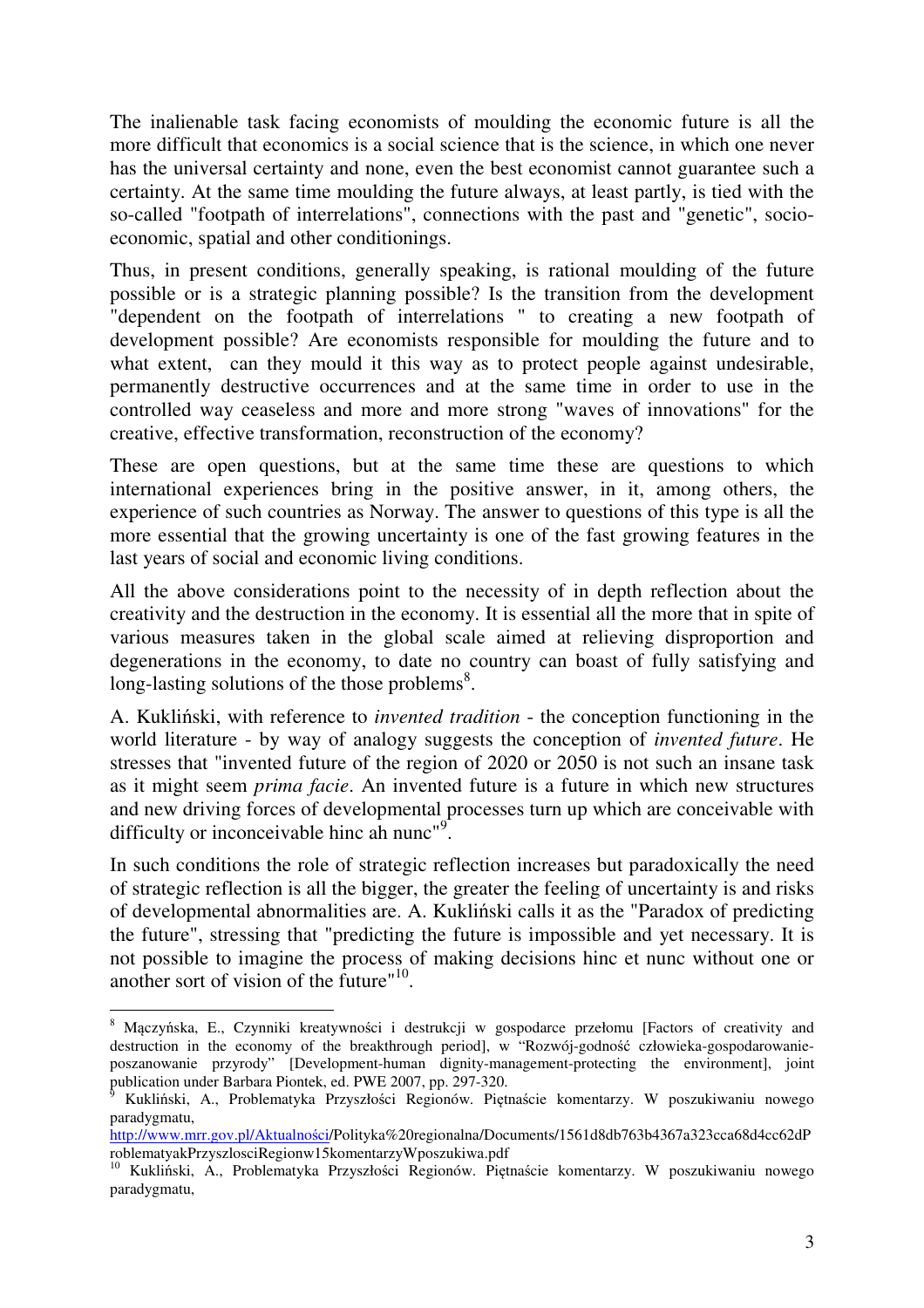### **1. Civilization breakthrough. Post-industrial economy of the impermanence**

The change taking place at present in the global scale in the civilization paradigm finds its expression in developed countries in progressing des-industrialization, departing from the industrial civilization and displacing it by another, post-industrial, still not fully defined one (or probably not very fortunately determined as the "knowledge based economy "). As a result of this current models of not only economy are being supplanted, generally speaking, but also models of managing, investing, trade, education, work, employment, consumption not to mention governments and family life are fast losing topicality. A majority of methods of communicating, producing and the trade exchange are being transformed. These processes are an object of many analyses and publications, among others of the forerunner of this type of examinations - A. of Toffler, in it of his famous " The Third Wave"<sup>11</sup>.

However, at present the dynamics of transformations are so great, that Toffler's Third Wave, based on the development of microelectronics is already the history, and the present is already based on nano-technologies and in addition subsequent, four, new "waves" have already developed  $12$ . It is hard to disagree here with R. Kapuściński who in one of radio interviews stated that at present *the past is becoming archaeology at once*. *The successor of the agrarian civilization (the first wave)) – the industrial civilization (the second wave)* initiated in the XVIIIth century by the Industrial Revolution, although still it has been embracing other areas and societies - is condemned to extinction)<sup>13</sup>. The contemporary development of science and technology and the decisive role of information, knowledge and classification have created a new developmental paradigm: the knowledge based economy (or rather the economy based on intellectual potential)  $^{14}$ . In addition knowledge or information is a unique, quite different from traditional, source of wealth: *it does not wear out, one who sells it he still has it<sup>15</sup>* . *Knowledge becomes a "universal substitute". It is possible at the same time to use it for creating wealth and to accumulate the very knowledge. Contrary to material goods and raw materials it is in-exhaustible*. It creates a huge potential of productivity<sup>16</sup>. At the same time free time found thanks to the increase in productivity may serve creativity, which is becoming the basic factor of wealth developing a kind

-

http://www.mrr.gov.pl/Aktualności/Polityka%20regionalna/Documents/1561d8db763b4367a323cca68d4cc62dP roblematyakPrzyszlosciRegionw15komentarzyWposzukiwa.pdf

 $11$  Toffler, A. And H., Budowa nowej cywilizacji. Polityka trzeciej fali, Zysk i Ska, Poznań, 1996.

 $12$  Nano-technologies, it is a breakthrough difficult to be understood by a n amateur. I, as a laic, understand it for my own use in the following way: nano-technologies are something that you cannot see but they may do nearly anything. For example, thanks to nano-technologies posts of checkout assistants in supermarkets may disappear . Nano-technological system of marking products may enable customers self-service, it is another aspect of crowdsourcing development.

<sup>&</sup>lt;sup>13</sup> Zorska, A., Piąta fala. Strategiczne aspekty międzynarodowych fuzji i przejęć. Master of Business Administration – Pismo Wyższej Szkoły Przedsiębiorczości i Zarządzania im. L. Koźmińskiego i Międzynarodowej Szkoły Zarządzania, No. 4 (51) July and August 2001.

<sup>&</sup>lt;sup>14</sup> With reference to the above A. Kukliński points out that the Polish economy will have to switch from G.O.W.W. to G.O.W. (play on Polish words), that is from the economy based on coal and pork to the knowledge based economy, compare: A. Kukliński, Od G.O.W. do G.O.W. Od gospodarki opartej na węglu do gospodarki opartej na wiedzy. W: Gospodarka oparta na wiedzy, collection ed. by A. Kukliński, KBN, 2001, pp. 281-282 and the speech at the VIIIth Congress of Polish Economists, 30th November 2007.

<sup>&</sup>lt;sup>15</sup> Toffler, A., op.cit.

<sup>&</sup>lt;sup>16</sup> Rifkin, J., Die Teilung der Menschheit, FAZ, 12.08.2000, No. 186.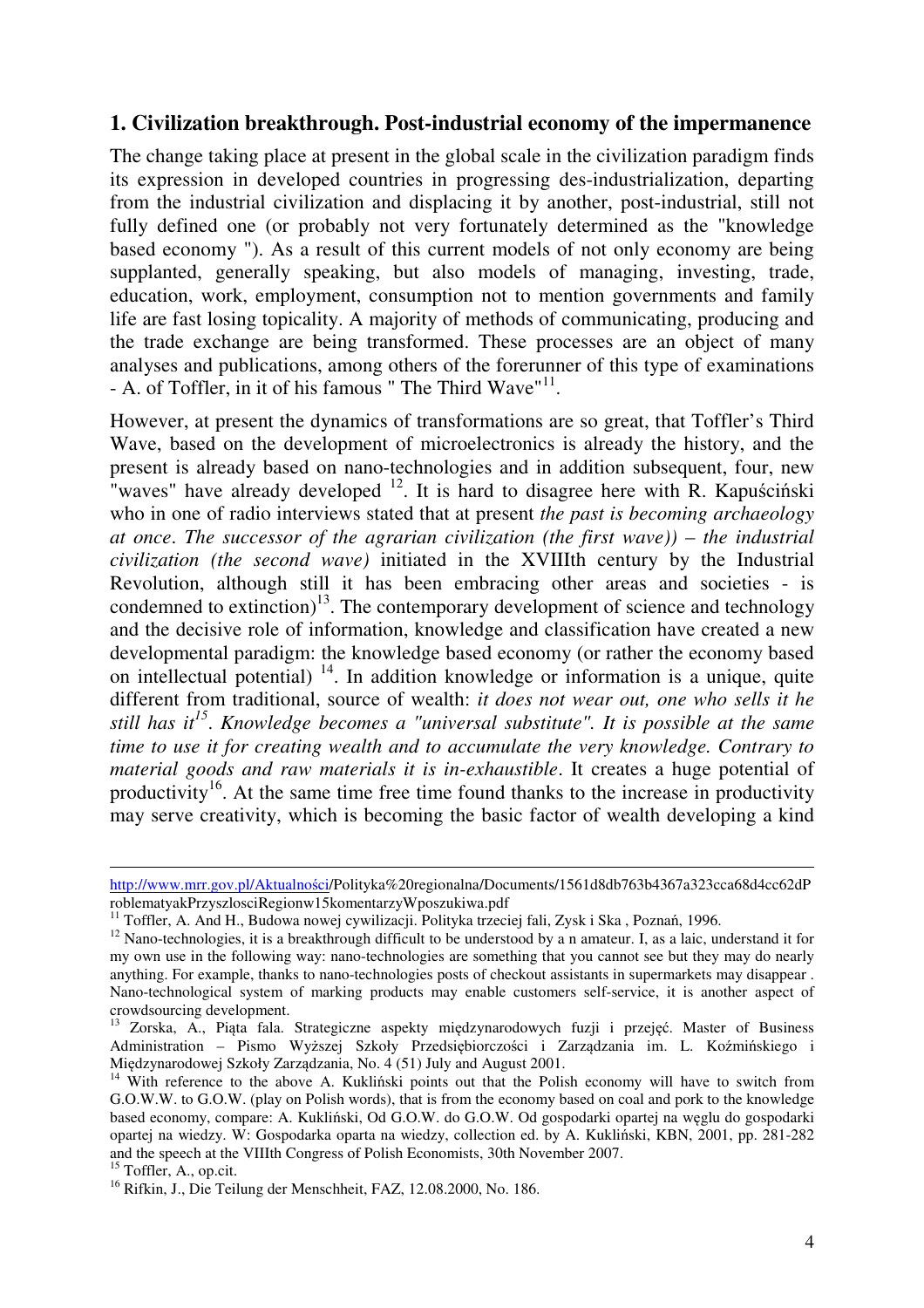of the creativity epoch<sup>17</sup>.

Alexander Bard, the Swedish academic teacher, the writer and the pioneer of the Internet states that *we are living in two epochs at the same time*, not always being aware of it. *One, the passing epoch is capitalism. The second, connected with the computer revolution, it is an epoch of the Internet. In the passing epoch on the tip of the social pyramid we had manufacturers and bankers, and at the very bottom proletariat*. *In the epoch that is coming, on peaks of the power one can find a small numerically, but fabulously rich network netocracy. The foot of the social pyramid is filled by consumtariat*<sup>18</sup>. These are groups affected with exclusion and the numerical illiteracy<sup>19</sup>.

| <b>Civilizations</b>         | Changes in the           | Changes in the type, | <b>Power</b>            |
|------------------------------|--------------------------|----------------------|-------------------------|
|                              | economic system          | the form of          | and subordinates        |
|                              |                          | communication        | (the upper and lower    |
|                              |                          |                      | social classes)         |
| I. Agrarian                  | Feudalism                | Epoch of the written | Feudal lords            |
|                              |                          | word                 | Feudal peasants         |
| II. Industrial               | Capitalism               | Epoch of the printed | Manufacturers, bankers, |
|                              |                          | word                 | Workers, hired workers  |
| III. The post-industrial $-$ | Capitalism $(???)$ post- | Epoch of the digital | Netocracy (network      |
| the third wave (Toffler)     | industrial               | language             | aristocracy)            |
|                              |                          |                      | consumtariat            |
| IV. The Internet             |                          |                      |                         |
|                              |                          |                      |                         |
| V. Supranational             |                          |                      |                         |
| mergers and takeovers        |                          |                      |                         |
| VI. The knowledge            |                          |                      |                         |
| based economy (Age of        |                          |                      |                         |
| access -Rifkin)              |                          |                      |                         |
| VII. Age of creativity       |                          |                      |                         |

Table 1. Civilization Transformations - Market Economy

Source: the author's own study on the basis of A. Bard, op.cit.

In conditions of the new developmental paradigm the property relationships undergo a change what results from the fact that it is the intellectual capital and not the property of means of production like in the classic capitalism that is of decisive importance. "Access" to knowledge and information becomes the crucial category, and "exclusion" is its opposite. *Therefore, the cleverest countries and cities in the world are not only trying to provide their inhabitants with the fastest access to the Internet, but also at the lowest price in the most distant places*<sup>20</sup>. Because information exclusion, information illiteracy and digital illiteracy are particularly ominous and fraught with consequences.

 $\overline{a}$  $17$  This process is exemplified in a suggestive way by T.L. Friedman who describes the case of a well known graphic artist. The development of computer techniques resulted in a fall in demand for his hand painted illustrations. So he

<sup>&</sup>lt;sup>18</sup> Netokracja i konsumtariat, czyli nowy podział społeczny w epoce Internetu.

http://www. Teberia.pl/news.php?id=5250, 2006, compare also J.Soderqvist, A. Bard NETOKRACJA Nowa elita władzy I życie po kapitalizmie, Wydawnictwa Akademickie i Profesjonalne, 2006.

<sup>&</sup>lt;sup>19</sup> Netokracja..., op.cit.

<sup>&</sup>lt;sup>20</sup> Friedman, T.L., Świat jest płaski. Krótka historia XXI wieku. Ed. REBIS, Poznań, 2006, p. 358.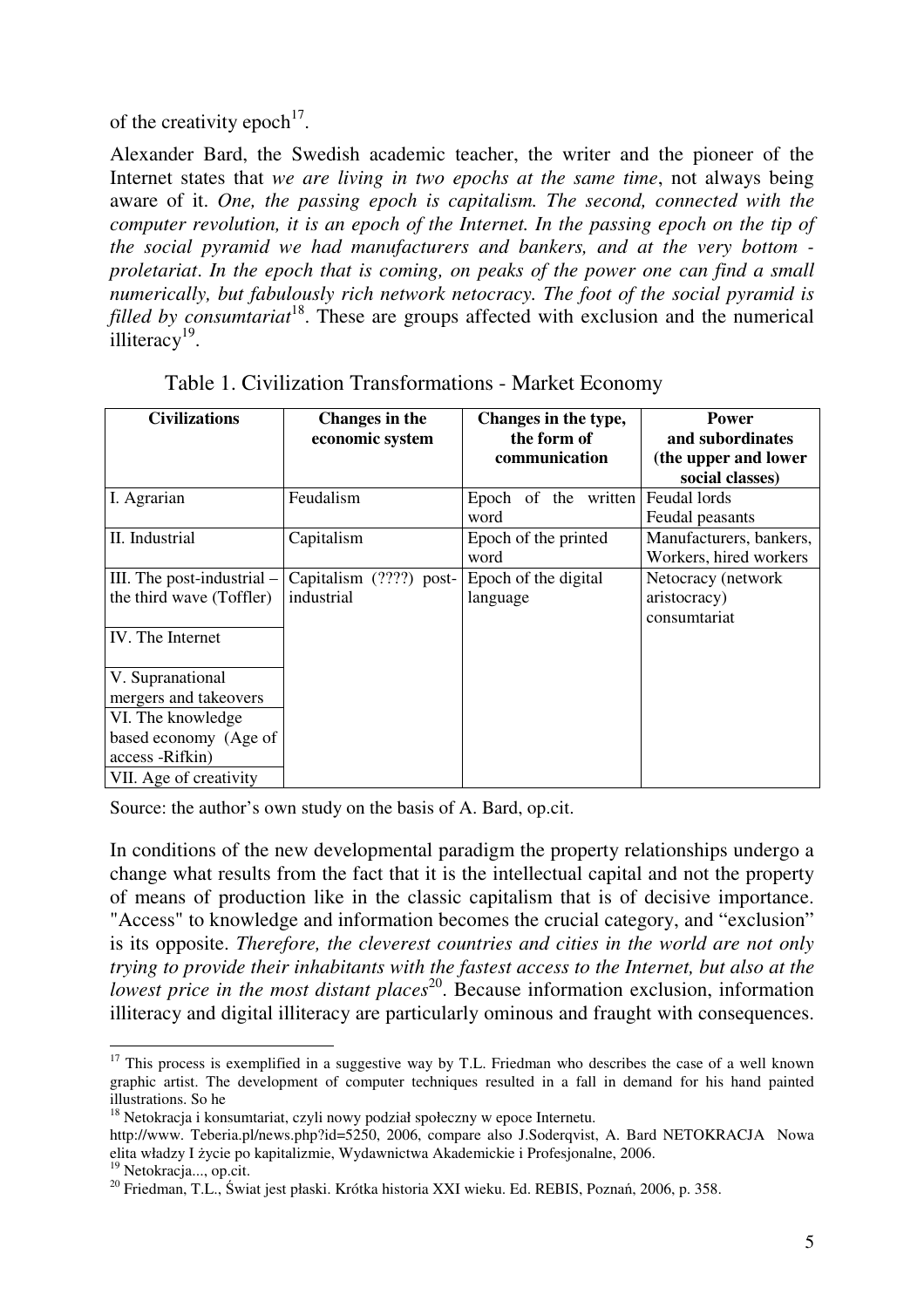Some countries, including Sweden recognize that allowing for such exclusion infringes the essential elements of democracy, of democratic order and hence it puts the democracy at risk. That is why they intensify measures in order to prevent  $it^{21}$ . In the world of business and politics a tough fight for power is under way, for controlling the areas, however, outlined by the passing away industrial civilization. Its material image in collision with the image of modern, but often incomprehensible to many people, virtual economy still seems attractive. Supporters of the industrial civilization stress its transparency, its being irreplaceable and its vitality (what is called as the "lascivious materialism"). Conflicts between supporters of the old and the new civilization delay transformations. "Every country which deliberately is choosing the road of the lascivious materialism is condemning itself to the role of Bangladesh of the twentieth first century"<sup>22</sup>.

In conditions of the knowledge based economy *ignorance of one's own ignorance* has been becoming the biggest developmental barrier. Here Confucius' thought is very much up to the point: "*to know that you know, what you know and to know that you*  don't know what you don't know - it is true knowledge<sup>"23</sup>. In conditions of the new developmental paradigm *it (knowledge) is everything, but at the same time as a result of sudden transformations – growing old unprecedentedly fast – it is easily becoming nothing*<sup>24</sup>. Because *cycles of the life* of knowledge are becoming more and more short what is accompanied by the growing longitude of human life. Thus the knowledge is also becoming more and more undemocratic, extremely diversifying subjects and their chances. The new civilization wave "has been sinking, flooding" the unprepared whose number is constantly growing. It provides work to highly qualified persons, condemning others to unemployment. In addition, paradoxically, in spite of the huge and growing potential of productivity, for a few already years in developed economies of the world, a distinct slowing down in the growth in the economy has been taking place and in addition against current theories increasing dynamics of growth is not going hand in hand with the increase in employment<sup>25</sup>.

The growing pace of globalization has been causing that – according to Thomas Friedman – *the world is becoming flat;* as a matter of fact it is the reference that he is making to the equally evocative, introduced in the 60ies of XXth century by Marshall McLuhan notion-phenomenon of the *global village*. The world – as Friedman has been proving – has become flat, thanks to the "online globalization", thanks to new information technologies that have enabled specialists from less advanced countries to compete with specialists from the most advanced countries. It helps decreasing differences between individual regions of the world, though paradoxically the gap has been spreading and this takes place in the situation of "the death of distance". But

 $\overline{a}$  $21$  Piontek, B., op.cit., p. 298 and following.

<sup>&</sup>lt;sup>22</sup> Toffler, A. And H., op.cit.

<sup>&</sup>lt;sup>23</sup> Quotation from: Myśli o biznesie (chosen and edited by T. Sztucki, ed. Difin, Warsaw, p. 78. Thus the statement: "Każdy jest ignorantem – tyle, że w różnych dziedzinach wiedzy." ["Everybody is an ignoramus – but in a different field of knowledge"] takes on a new meaning, (Will Rogers), - (Myśli o biznesie, op.cit. p.94).

<sup>24</sup> Though it was A. Mickiewicz who pointed out that *nauka pr*ę*dko gnije* [*knowledge rots quickly*] , Dziady, part III, scene II, compare Cytaty mądre i zabawne (selected by H. Markiewicz), ed. Wydawnictwo Literackie, Kraków, 2001, p. 179.

<sup>&</sup>lt;sup>25</sup> See Mączyńska, E., Słabnące tempo wzrostu w gospodarce światowej. [Weakening rate of growth in the world economy], Ekonomista 2003, No.5.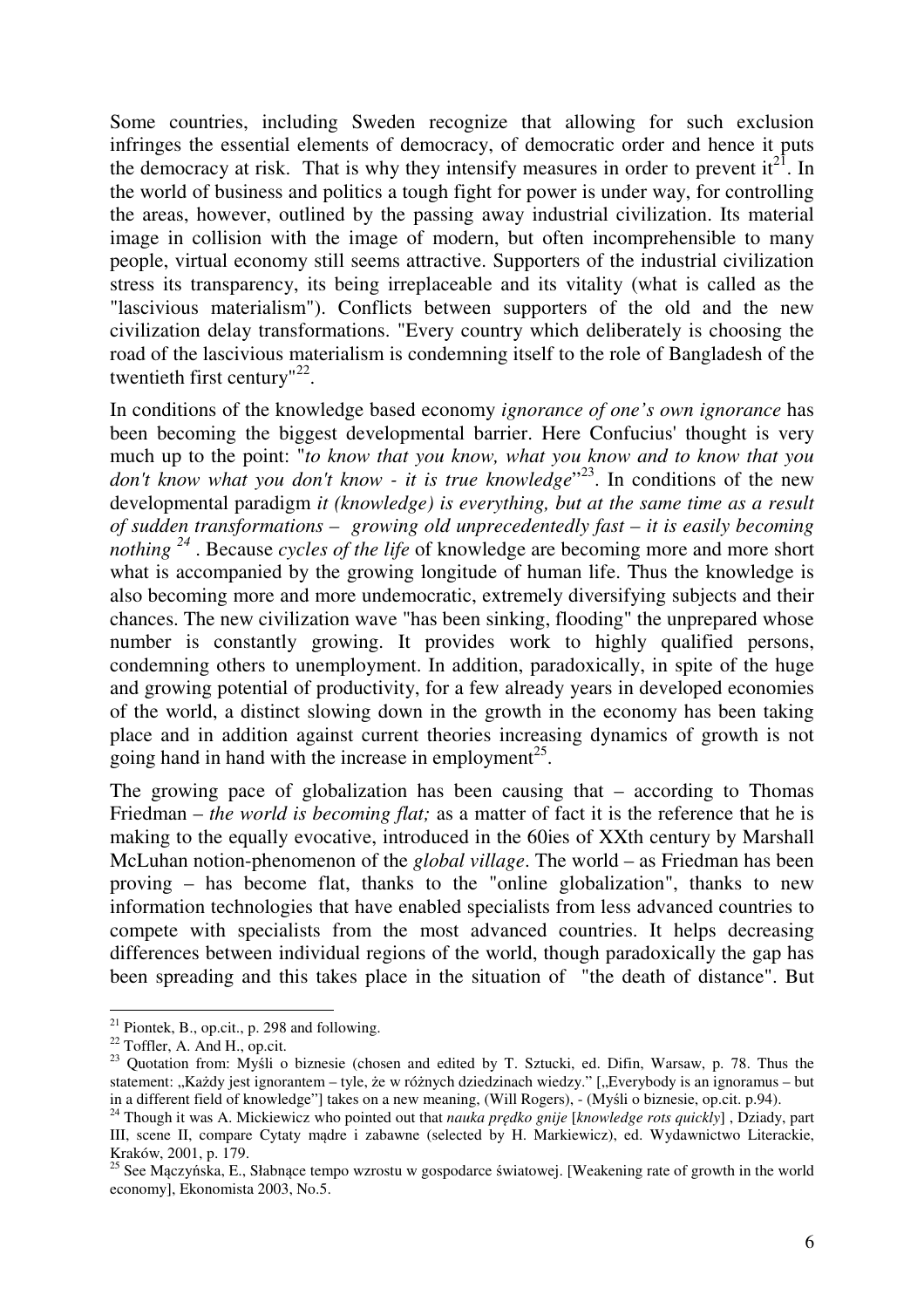perhaps here is a source of progress because after all already in 1854 John Stuart Mill stated that what "made the European family of people progressive rather than going round in circles part of the mankind" was not "some superiority, which if it exists it is an effect rather than a cause, but the notable diversity of character and cultures. Individuals, classes and nations were remarkably dissimilar to themselves; they paved the most diverse roads for themselves, from which every road led at some valuable target; and although in every period the ones which went by different roads, they did not tolerate each other and everyone would readily force all others to follow his trail, attempts of a kind of mutual hampering have rarely been successful and with time everyone accepted the good without opposition which others offered him<sup>126</sup>. Hence the observation that a source of versatile progress is stuck in an abundance of ways.

But in the dynamically changing world also knowledge is becoming outdated fast and the old theories are disappointing. It concerns also economics, including the theory of rational expectations. Practice has extremely pointedly confirmed it. Because how often for example, discussions about solutions concerning economic systems are accompanied by the deceptive conviction that it is possible to build social-economic systems according to assumed in advance detailed projects (trap of the constructivism) and in isolation from the social environment (trap of the technocratism)  $27$ . The assumption about convergence of effects with intentions is also deceptive (trap of the determinism), and in addition the belief in the existence of general solutions is unfounded. It has been stressed by R. Frydman. "We have suggested the new way of building economic models in order to convince the community of economists that there is no sense pretending that they could discover something what in the very nature of things is not for the discovery, and it is not worthwhile any longer believing in subsequent created and announced models which must fail ……..nobody today wants to follow the trail that from the very assumption will never give a sense of certainty. But in social sciences – and economics is a social science – one is never sure. One who is seeking the universal certainty s/he is condemned to the defeat by the very nature of things. /.. / **Even the most outstanding experts will not free us from uncertainty**" 28 .

Therefore, it is essential to take into consideration the factor of uncertainty as the inherent element of moulding systems and economic strategies. In conditions of uncertainty long-term strategies are becoming all the more essential, even in order to identify the causes of deviations from assumptions and take them into account in economic decisions (current and strategic). Paul Drewe, among others, draws our attention to this, quoting J. Bindé: "The 20th century was an age of arrogant predictions which have almost always disappointed. The 21st century will be an age of uncertainty, which means of prospective research<sup>"29</sup>.

The economy in the contemporary world has been gaining to an ever-bigger extent features of the "economy of the impermanence". Professions, posts and positions in the managerial hierarchy have become impermanent. Supranational mergers and takeovers

 $\overline{a}$ <sup>26</sup> http://prawo.uni.wroc.pl/-kwasnicki/CytatyEkon.htm.

 $^{27}$  Koźmiński, A., op.cit. p. 1 and 2.

 $^{28}$  Ekonomia niepewności..., op.cit. p.3.

<sup>&</sup>lt;sup>29</sup> Drewe, Paul, Koncepcje rozwoju miast i regionów miejskich w Europie, in Problematyka przyszłości..., op.cit.

p. 322 and J. Binde, "L'avenir du temps", IE monde DIPLOMATIQUE, 2002, March, pp. 28-29 (quotation from P. Drewe).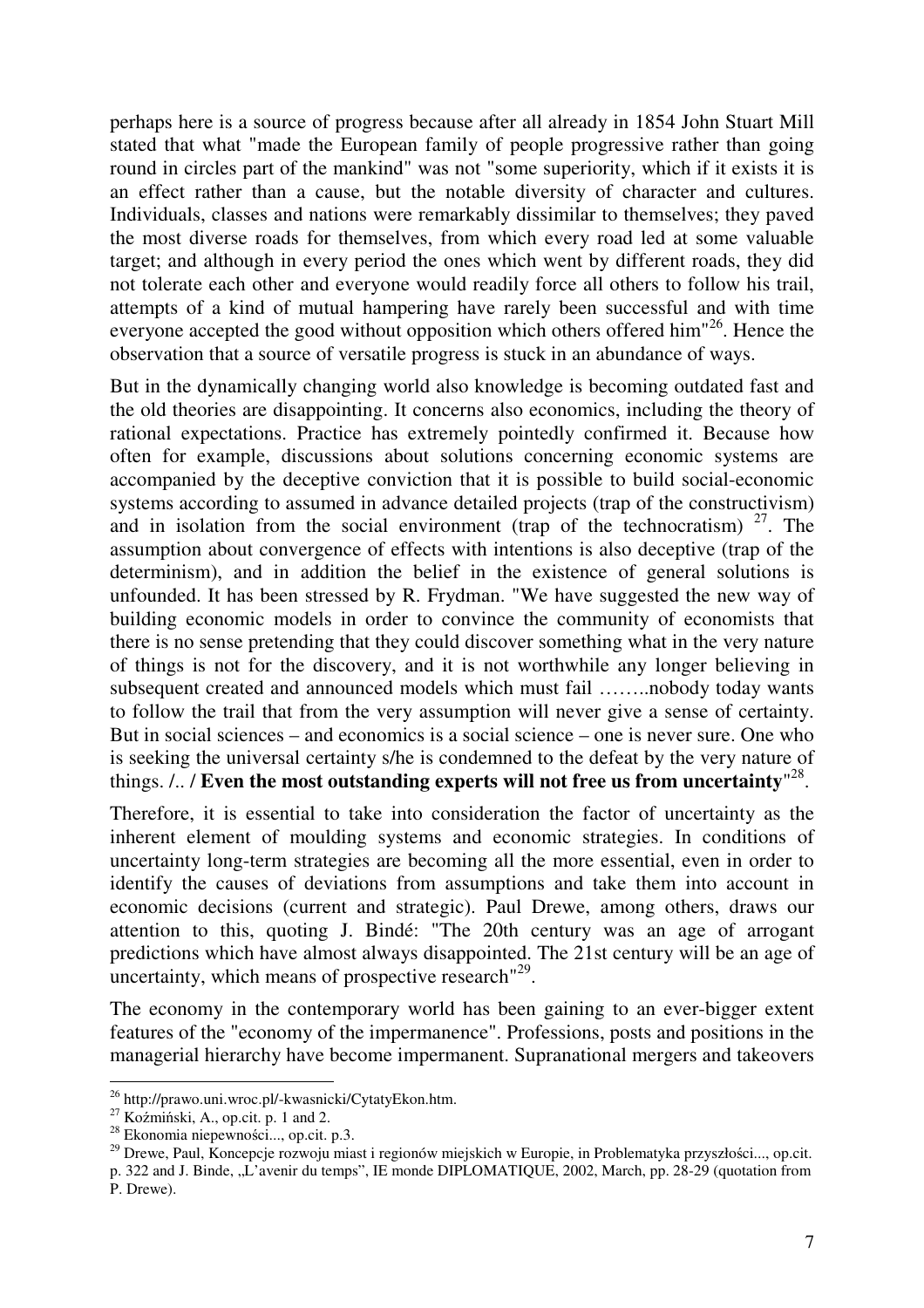are accompanied by the emergence of a new group of employees – "corporate Gypsies<sup>"30</sup>. Not only production entities but also theories have become impermanent, including economic ones. Thorough redefinitions of views and theories find their expression among others in the world economics literature where they point at the necessity of redefinition, the revision of some old theories that become outdated in the changed and dynamically changing reality. P. Samuelson, among others, points to the loss of the relevance of the theory of comparative costs, and in turn M. Friedman – the guru of monetarists and conservatives – has been losing the certainty as for the present rightness of his theories admitting that he was wrong and that "treating the money supply as the primary purpose and the principle adjusting economic decisions failed its expectations. I am not sure whether today I would insist on this view so firmly as I used to <sup>"31</sup>. The breakthrough clearly visible in views of theoreticians is also reflected in publications of such outstanding economists as the Noble Prize Winner G. Becker, J. Stiglitz, John Kenneth Galbraith, Phelps, Kahnemann and others<sup>32</sup>.

### **2. Mistakes "at the top"**

Although at present in world there are a number of supranational and local programmes aimed at balancing the growth in the economy, programmes of social responsibility of business, programmes of fighting against poverty and unemployment, yet results are faint and it happens that they are contrary to the planned ones. For example, the situation on the labour market where opposing tendencies appear. On one hand, governments of states try in their policies to curb unemployment and stimulate creating new places of employment, while on the other hand, enterprises treat redundancies in employment as the basic source of reducing costs and strengthening their market position, what as a matter of fact, rapid technological progress enabling the irrepressible increase in productivity enhances. At the same time sharp disproportions in workload are characteristic. There appears a phenomenon of bipolarity on the labour market. A group of overworked persons, working excessively, has been growing and at the same time more and more persons are completely deprived of work.

Although it is impossible to overrate the positive role of technological progress and new technologies in solving these difficult problems, at the same time *dark sides* of new technologies are becoming all the more and more apparent, including e.g. those that enable genetic alterations of the nature and those connected with using the Internet for criminal purposes. Assessment of transformations taking place is more and more often ambivalent. Sometimes they are drastically opposing and sharp in spite of the awareness that often deep and positive transformations are also accompanied by elements of destruction. It always happens when the new is replacing the old. In such conditions the thesis of Nobel Prize winner in the field of economics Leon Hurwicz who makes reference to the theory of A. Smith has been gaining in validity, he points

 $\overline{a}$  $30$  Toffler, A. and H., op.cit.

<sup>&</sup>lt;sup>31</sup> Spowiedź monetarysty [Confession of a monetarist], (an interview with M. Friedman), "Forum" dated 30.06.2003, p.26.

<sup>&</sup>lt;sup>32</sup> Galbraith, J. K., Gospodarka Niewinnego oszustwa. Prawda naszych czasów, MT Biznes, Warsaw, 2005, and J.E. Stiglitz, Globalizacja, Wydawnictwo Naukowe PWN, Warsaw, 2004.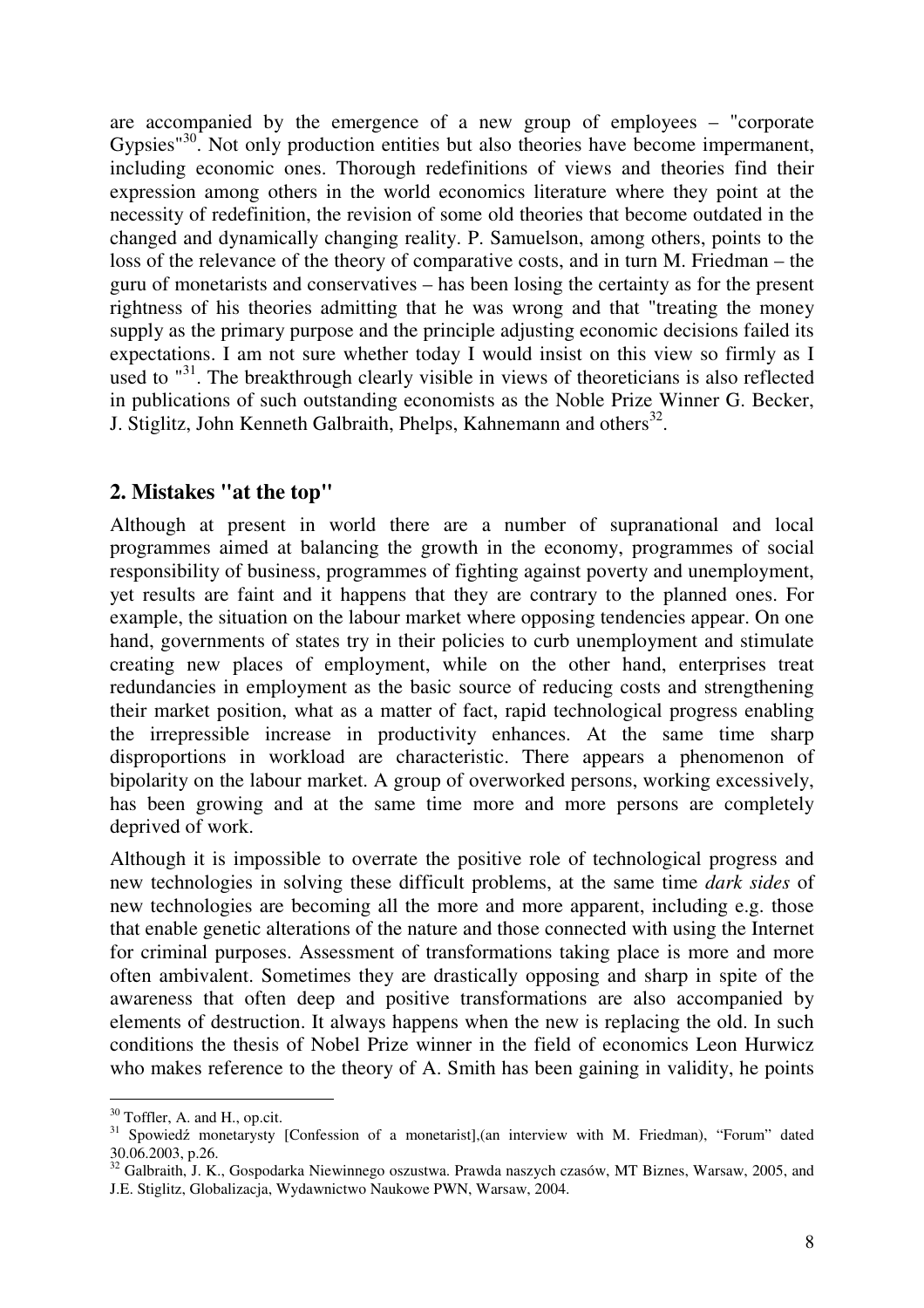out that the "invisible hand" needs "intelligent guidance"<sup>33</sup>. It would be hard here to overrate the strategic thinking and the futurology as the effective tool of such guidance / steering /control.

The question formulated by Ilya Prigogine (Nobel Prize winner in the field of chemistry in 1977) is becoming more and more relevant: "if Nature, if the matter has the property of spontaneous order creation, are we, people subjected to the same laws which govern this process?"<sup>34</sup>. It is easy here to have some doubts since in our times clearly a disarray is deepening in moulding the world economy and this happens in spite of warnings and words of caution formulated by intellectuals representing different fields of science, in it by economists, sociologists and others.

Although a principle of the competitive order remains indisputable, all the same, the exaggerated market confrontational attitude of subjects can lead to, and the practice has confirmed it, undesirable phenomena and risks, especially, that "the border between rivalry and destruction is almost invisible<sup>"35</sup>. The invisible hand of the market is destroyed by the "invisible hand of globalization" - the invisible hand of the market becomes the "dead hand of the market"<sup>36</sup>.

Immanuel Wallerstein, the sociologist, historian and American economist, the author of the theory of systems of worlds, in the book written almost 10 years ago *The end of the world we know* proves that the modern world system "(...) is entering the final crisis and it is incredible that it will exist in 50 years", because it is in a phase "of the fatal crisis $137$ . Wallerstein draws attention among others to limiting the competition and the rules of the free market, as well as to the ecological crisis (the chapter: *Ecology and capitalist costs of the production*. *Dead-end situation*) and to letting enterprises on externalize costs i.e. shifting them onto the world society. He also points at the moral slump and social disproportions ("the improvement in the fate of the small elite was accompanied by the worsening fate of the rest of mankind"). Pointing at the chance of positive changes the crisis of the present system has been creating Wallerstein states that "the human impudence is the greatest limitation which the mankind imposes on itself<sup>"38</sup>. Alvin Toffler formulates similar proposals and warnings in his futuristic works *Zmiana władzy* [Change in the power] (1990) and *Szok*   $przyszłości$  [Shock of the future]  $(1970)^{39}$ , pointing at the necessity of the development of the futurology and applying it in the practice of making decisions.

 $\overline{a}$ <sup>33</sup> Intelligent design. A theory of an intelligently guided invisible hand wins the Nobel prize. The Economist dated 18 October 2007.

<sup>34</sup> Weron, A., Ilya Prigogine (25.01.1917-28.05.2003),

http://pryzmat.pwr.wroc.pl/Pryzmat\_167/Pryzmat167.pdf.

<sup>&</sup>lt;sup>35</sup> The author of this statement, A. Morita of Sony Concern, stresses at the same time that "Americans' belief about the contradiction of both phenomena also shapes the reality. Those who are granted help become "weak" and become permanent patients and parasites of taxpayers". Compare C. Hampden-Turner, A. Trompenaars, Siedem kultur kapitalizmu, Dom Wydawniczy ABC, Warsaw, 1998, p. 122.

<sup>36</sup> Staniszkis, J., Władza globalizacji, Scholar, Warsaw 2003, p. 17.

<sup>37</sup> Wallerstein, I., Koniec świata, jaki znamy, Scholar, Warsaw 2004, pp. 27 and 151

<sup>38</sup> op.cit. p. 306.

<sup>&</sup>lt;sup>39</sup> Toffler, A., Szok przyszłości, ed. I, PIW, Warsaw 1974, ed. II, Zysk i S-ka, Poznań 1998; and Zmiana władzy... Compare also: P. Sztompka, Trauma wielkiej zmiany. Społeczne koszty transformacji, PAN, Warszawa 2000.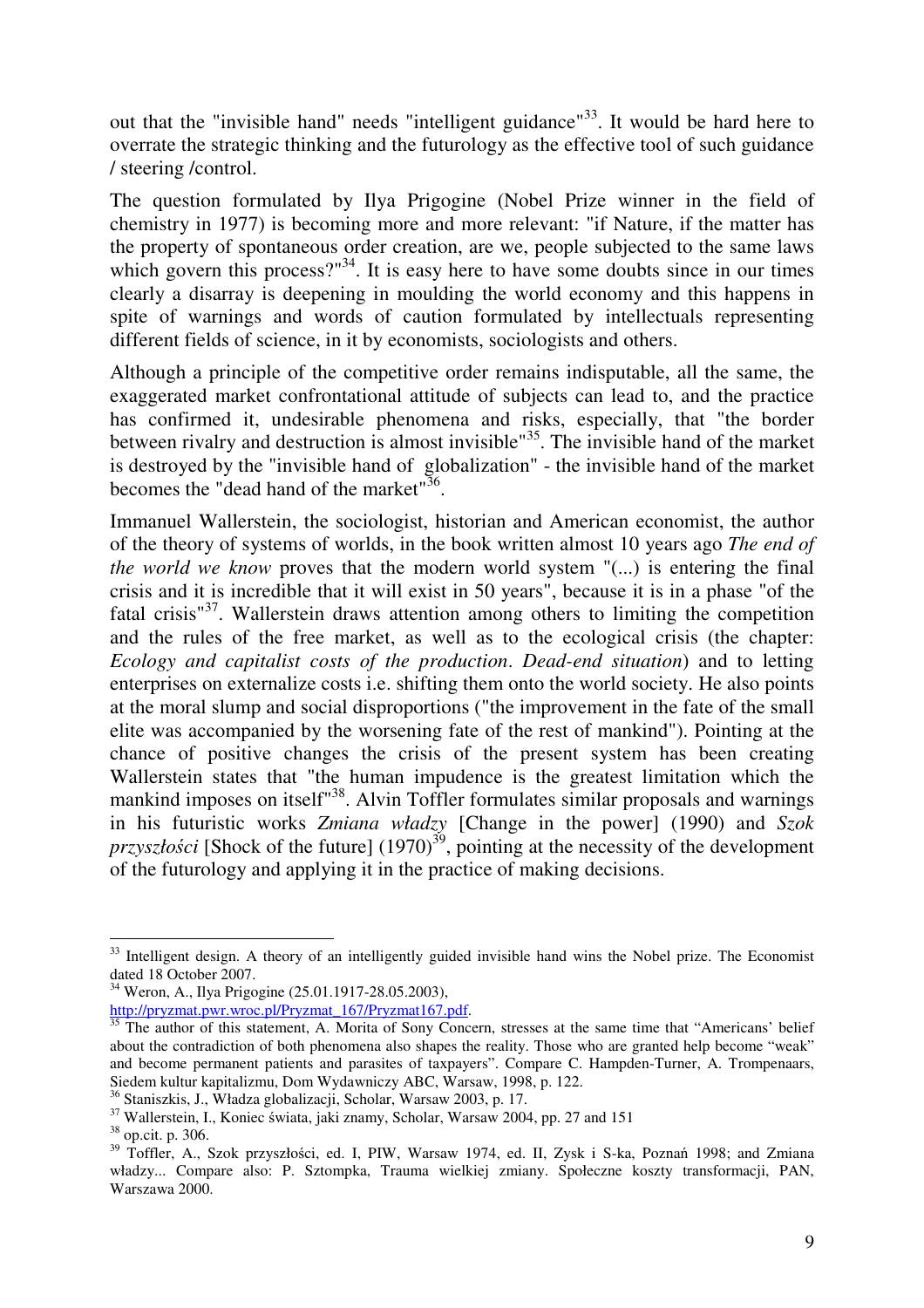Poland is experiencing stormy and ambivalent transformations with particular intensity since the civilization and technological breakthrough taking place in the economy and transformations connected with the political transformation of the economy and the membership in the European Union are overlapping each other. These three deep transformations, taking place at the same time, cause that not only enterprises but also the country's economy has been coming across various, difficult to overcome barriers. One of them is a problem bound with shaping the long-term development strategy. The lack of such a strategy has been exposing the economy and enterprises to costly and dangerous mistakes. Results of the lack of the long-term strategy of the economic development of the country can be severe all the more because the short-term strategies support the populism, and this one does not support the strategic thinking. Irregularities appearing here generally result in dangerous negative results typical for "mistakes at the top", being their basic source, as a matter of fact. Mistakes of this type are characterized by, above all, a huge scale of diffusion because they penetrate all fields and levels of the economy (according to the saying that "corruption starts at the top"). Mistakes "at the top" can lead to thwarting efforts and the financial and intellectual potential of entire generations projecting not only for their present but also for their long-term development prospects, not only economic but also ecological prospects, spatial, cultural and others. In the political policy it is also possible, following research tracks of Jared Diamond, to find, at least partly, an answer to the question asked by this scientist – geographer, "why some societies failed, and others have managed to succeed"<sup>40</sup>. Admittedly, this author is looking for the reply to this way worded question – through an analysis of the attitude of societies and entire civilizations to the natural environment and he comes to the conclusion that it is the unwise use of resources – besides military or economic reasons – that is one of main reasons for the fall of many well-developed societies<sup>41</sup>. But after all the approach towards the natural environment is a consequence of the economic policy. The model of the economic system is at the same time one of fundamental factors moulding the quality of governments and ruling on all its levels: from domestic not to mention supranational through local one. Unfortunately, economic history provides a lot of evidence (and what's more from different geographical areas and epochs), how extremely expensive mistakes in moulding the economic system can be and are  $42$ .

If growing uncertainty and changeability is a feature of contemporary times, nothing else can be done in such conditions but to recognize the mistake as the natural state, because paradoxically, then chances of minimizing mistakes are growing. "It won't be possible to create sensible economics disregarding the unpredictability of human reactions to signals, information, orders, incentives<sup>"43</sup>. Thus the need to possess longterm strategies is all the greater for them, the greater the uncertainty of action and the

 $\overline{a}$ <sup>40</sup> Diamond, J., Upadek. Dlaczego niektóre społeczeństwa upadły, a innym się udało, Ed.: Prószyński i Ska, November 2007 (Collapse: How societies choose to Fail or Succeed ina 2005. New York: Viking Books) 41

 $42$ , Lucky the city with a decent government. Not all cities resemble one another, but each happy city is at least partly unhappy for a single reason: misgovernment. The quality of government, local and national, is the most important factor, apart from the economy, in the success (of a city)" – see: Failures at the top, The Economist, May 3<sup>rd</sup>, 2007.

<sup>43</sup> Ekonomia niepewności. Z Romanem Frydmanem o tym, dlaczego ekonomiści wciąż się mylą, rozmawia Jacek Żakowski, Polityka. Niezbędnik Inteligenta. Edition 14, No. 10 (2644) dated 8th March 2008, p. 3.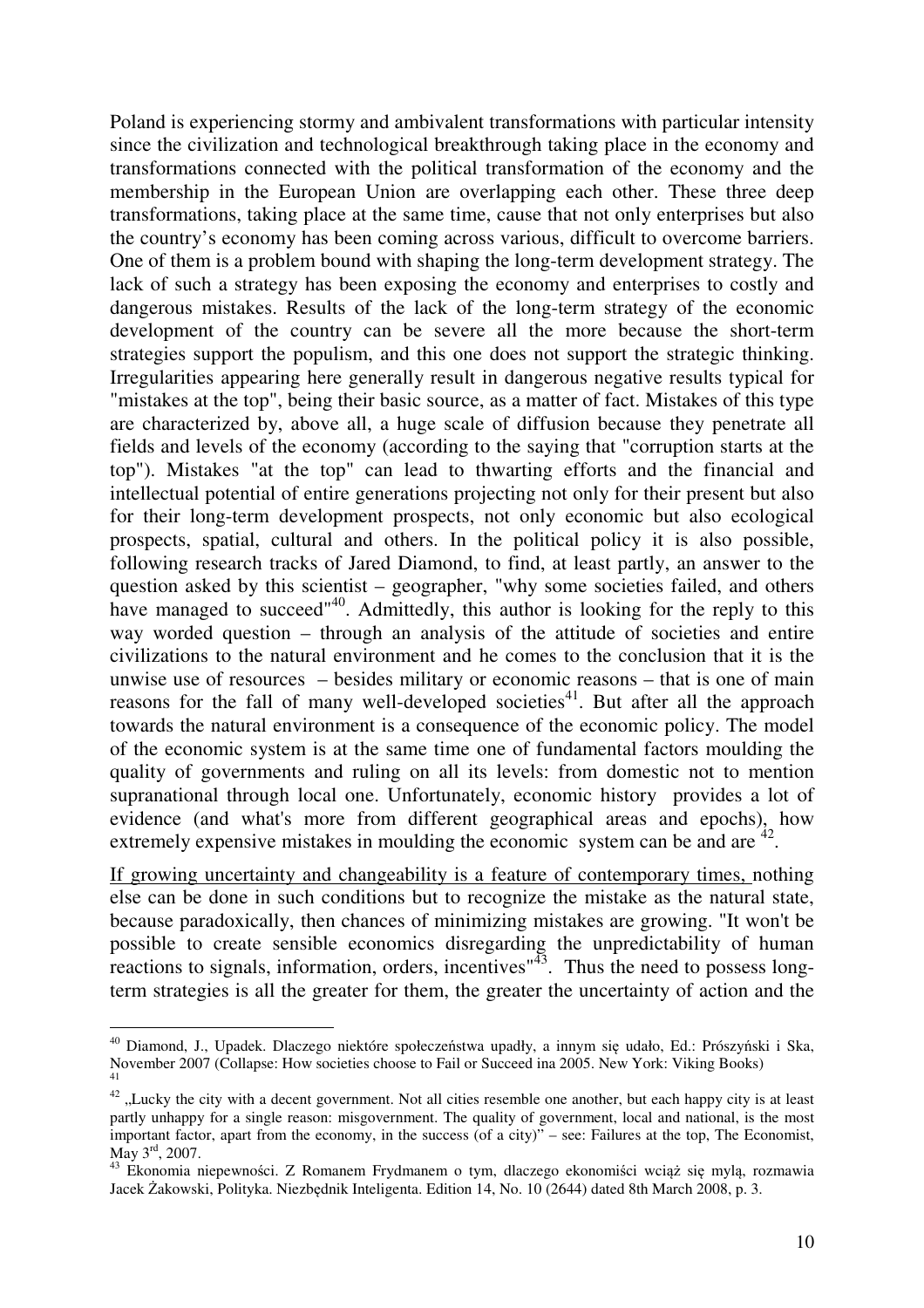risk of making mistakes are. The analysis of growing difficulties in counteracting unfavourable social-economic phenomena and the ineffectiveness of conventional solutions, induces to the conclusion that the causes of these difficulties are unconventional and have their base in crucial civilization transformations. Meanwhile, there are a lot of indications that both politicians and managers have been trying to solve appearing problems not taking into consideration in the sufficient degree (consciously or unwittingly) modern trends and requirements of the economy, trends identified both through theories of economics and the contemporary enterprise and through the economic practice, trends resulting from the civilization breakthrough. They apply tools and solutions that are appropriate for the industrial civilization that is being replaced by a new one and that are not appropriate for the present conditions<sup>44</sup>.

### **3. Long-term forecasting and the economics of the uncertainty**

The unprecedented dynamism of contemporary transformations in the global economy causes that two basic "schools" in the approach towards strategic issues have been formed. In the first, they assume that since reality changes so violently and dynamically, working out the strategy in principle is deprived of any sense. According to the second "school", on the contrary: the strategic approach is all the more essential, the more dynamic changes are.

Paradoxically, however, in the epoch of the knowledge-based economy in fact we deal with the economics of imperfect knowledge, uncertain knowledge (Imperfecta Knowledge Economics)<sup>45</sup>. In such conditions *truth is imperfect and certainty is false*<sup>46</sup>. Whereas economics is a science based on examining certain regularities, normal cases. If, however, times are stormy, there arise problems with identifying these regularities, normal cases. Therefore, a change in the approach in economic studies is essential. At present models, including mathematical ones fail. Because they are based on some permanent assumptions and regularities, and so in conditions of sudden transformations they become less useful. A holistic approach is necessary in moulding the strategy with taking into consideration not only economic but also social, ecological and spatial issues, because after all even the best economic theory, but without taking the social factor into consideration, the man, without an analysis of humane behaviour cannot bring satisfying effects. It points out to the problem of choice and moulding the model of the economic system and the quality of the economic policy and its rules. In *conditions imperfect knowledge* the economic policy, the economic policy, the model of the economic system require adapting to the specificity of economic conditioning, because optimal rules for one economy turn out to be non-optimal for another. Noble Prize Winner Edmund S. Phelps points that such an approach constitutes one of important advantages of the concept formulated by R.

 $\overline{a}$ <sup>44</sup> Toffler, A. And H., op.cit.; U. Beck, Społeczeństwo ryzyka. W drodze do innej nowoczesności, Scholar, Warsaw 2002; and J. Rifkin, Koniec pracy. Schyłek siły roboczej na świecie i początek ery postrynkowej, Wydawnictwo Śląskie, Wrocław 2003.

<sup>&</sup>lt;sup>45</sup> Frydman, R., Goldberg, Michael D., Imperfect Knowledge Economics: Exchange Rates and Risk, Princeton University Press, 2007.

<sup>46</sup> Ekonomia niepewności, op. cit., p. 3.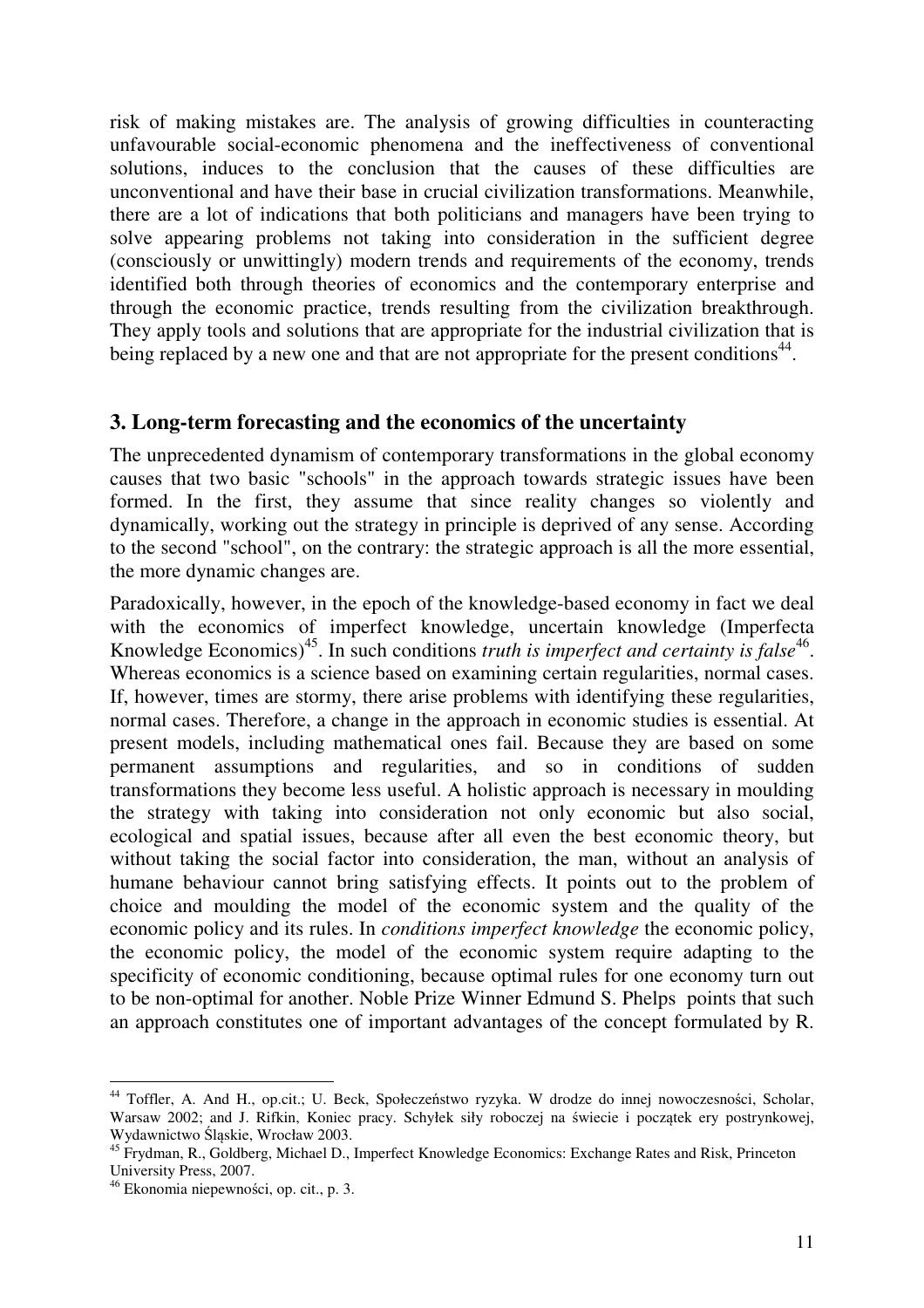Frydman and M.D. Goldebrag, the conception of the Imperfect Knowledge Economics<sup>47</sup>.

In Poland we are dealing with dangerous neglect of strategic issues and pushing to the sidelines strategic planning. Admittedly, at the government level attempts to give the right rank to strategic planning in the scale of the country have been made. Therefore, in 1996 a Government Centre for Strategic Studies was established, and earlier, in 1994 The Council for Social-Economic Strategy at the Council of Ministers was set up. However, both these institutions were dissolved in 2005. And so, at present, in principle there exists no central institution dealing with issues of the strategic development of the country, the fact in conditions of stormy transformations taking place in the world, in conditions of the "economics of uncertainty" is at least alarming. There is no centre studying qualitative regularities and trends in economic transformations, in transformations of the world and the behaviour of people. The National Programme of Development only in part solves the most important problems, because it is aimed first of all at planning the absorption of funds that Poland has been obtaining from the EU. However, it does not formulate comprehensively and clearly enough long term nationwide priorities, nor does it create general solutions of strategic problems. Here, among others, such problems as listed below are essential: preparing the domestic economy for des – industrialization processes taking place in the world, the place and directions of the development of individual fields of economy in conditions of the new non – industrial civilization and others.

The lack of the strategic approach has an adverse effect on conditions of the functioning of enterprises. It results in expanding areas of the strategic uncertainty. In such a situation all the more implementing an early warning system against risks / threats is essential in managing enterprises<sup>48</sup>. The strategic approach is essential not only in the situation of risk / threats but also in conditions of success. Successes breed optimism, sometimes they turn into the unrestricted optimism what may constitute a barrier in perceiving and in appropriate assessment of potential and real risks. It is frequently appearing in practice a *paradox of success* that is accompanied by a syndrome of self-satisfaction, or the syndrome of fascination with applying new solutions what can lead to the loss of sense of direction as for the changing, "fluctuating" reality. The paradox of success manifests itself in the fact that enterprises have a tendency for underestimating risks, and because of that they fall into a trap, into the trap of the different kinds unexpected difficulties<sup>49</sup>. It is essential for them the more dynamically the economy is changing. Meanwhile, the bigger the dynamism of transformations, all the more essential it is to create at different levels of the economy units and posts (a kind of "sappers of business" which means individuals who would

 $\overline{a}$  $47$ , Another hallmark of the imperfect knowledge view is its qualification of fixed policy rules. The necessary point is that the optimum rule is not the same from one structure of the economy to another. As with the rest of macroeconomics, the issues have to be rethought in a way that makes the ever-imperfect knowledge of market participants and policymakers an integral part of the analysis" – quotation from the introduction by Edmund S. Phelps to the book by R. Frydman and M.D. Goldberg, Imperfect Knowledge… op.cit., p. xiii.

<sup>&</sup>lt;sup>48</sup> These results are presented in the book ed. by J. Kotowicz-Jawor, "Adaptacja polskich przedsiębiorstw do rynku Unii Europejskiej", Key-Text, Warsaw 2008, compare E. Mączyńska (ed. by) *Ekonomiczne aspekty upadło*ś*ci przedsi*ę*biorstw w Polsce,* SGH, Warsaw, 2005, pp. 7-16 and in *Zagro*ż*enie upadło*ś*ci*ą *(*ed. by E. Mączyńska , K. Kuciński), ed. SGH 2005.

<sup>49</sup> Compare: E. Mączyńska (ed.), Ekonomiczne Aspekty…, op.cit.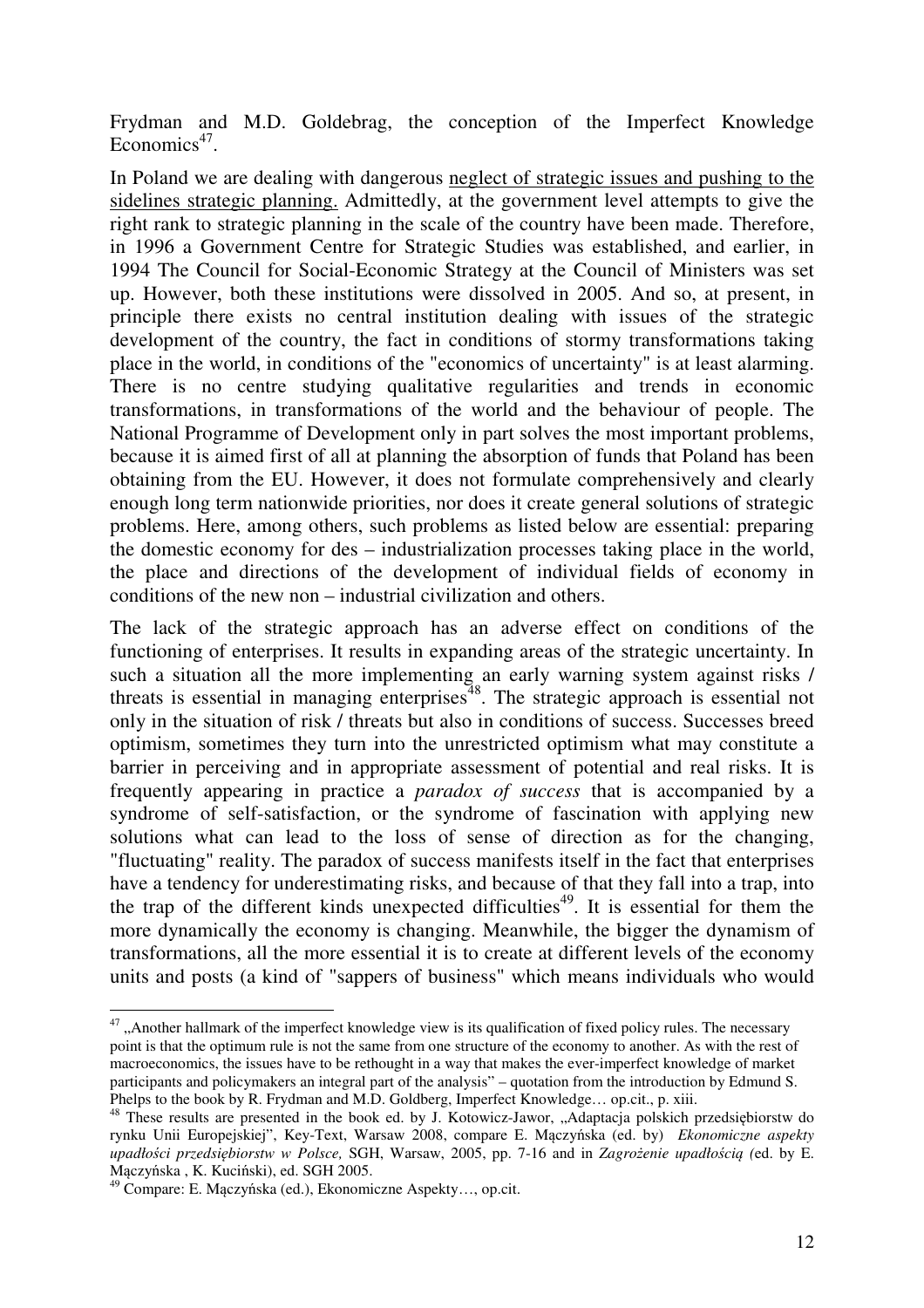uncover and neutralize "mines" appearing in it). Also creating organizational units aimed at gathering news knowledge about the state and the future of the economic environment is becoming essential. This type of units, a kind of " knowledge and information divers" should constitute the inherent element of an early warning system in the economy and in forecasting its development.

Progressing processes of globalization, the development of capital markets and supranational enterprises and the compound and thickening as a result of this network of connections in the economy have been causing that not only the economy but also the risk have become global<sup>50</sup>. Here, factors bound with the economic situation, with growth and development rates, cultural and civilization factors and factors connected with knowledge and information management are of essential importance $51$ .

In conditions of the knowledge-based civilization this last factor has been playing the ever more and more significant role. However, at the same time in the rationalizing knowledge management, including risk management, there appear a number of irregularities of different character, also of mental character. Whereas a number of barriers in the flow of the knowledge appear, the result of which are multiplied losses  $52$ . In this situation a role of the research on the future and the futurological discourse has been increasing.

# **4. Creative and futurological role of research and discourse about the future**

In conditions of the growing complexity of economic connections and in conditions of uncertainty and difficulties of moulding long-term development strategies, research and debate on the economic and social future in the domestic and global perspective are not to be overrated. Researches and debates may constitute a valuable source of creativity and inspiration in moulding of the future and the identification of risks to the harmonious development. This has been confirmed among others by the analysis, presented by Borut Ronćević, of histories of countries which managed to make the development jump (Ireland, Finland). This analysis confirmed the crucial importance of a strategic discourse in the success of these countries. "This discourse – in each case

 $\overline{a}$ <sup>50</sup> Compare: E. Mączyńska (scientific editor.), *Ekonomiczne aspekty upadło*ś*ci przedsi*ę*biorstw w Polsce,* SGH, Warsaw, 2005 pp. 7-16, and in *Zagro*ż*enie upadło*ś*ci*ą (scientific editors: E. Mączyńska, K. Kuciński), ed. SGH 2005. These researches were carried out under my supervision within the financed by KBN and registered under number: 1H02C 029 18 research project on *Early warning systems against bankruptcy of enterprises. Indicators of early warning"* . Results of this research and early warning models constructed on this basis were presented in the article: DYSKRYMINACYJNE MODELE PREDYKCJI BANKRUCTWA PRZEDSIĘBIORSTW, Ekonomista, 2006, No.2.

<sup>&</sup>lt;sup>51</sup> Compare: Robert Simons, Czy wiesz jak duże ryzyko ukryte jest w twojej firmie? [Do you know how big risk is hidden in your enterprise?], Harvard Business Review, Poland, April, 2005 and R. Simons, "How Risky is Your Company?", Harvard Business Review, May-June, 1999.

<sup>&</sup>lt;sup>52</sup> E.g. Kinsey Goman from Kinsey Consulting Services in Berkeley CA., differentiates five reasons causing that employees do not want to share knowledge: 1. belief that knowledge is power and its exclusive possession helps to enhance one's competitive advantage ("If I know something you don't know, I have something over you"). These quotes are from managers in my study. , 2. uncertainty as far as what the real value of one's own knowledge is, 3. mutual mistrust, 4. fear of negative consequences of revealing specific knowledge (e.g. consequences such as changing terms of employment), 5. not revealing by the management its own intention and its own knowledge on the given topics, compare: www.ckg.com.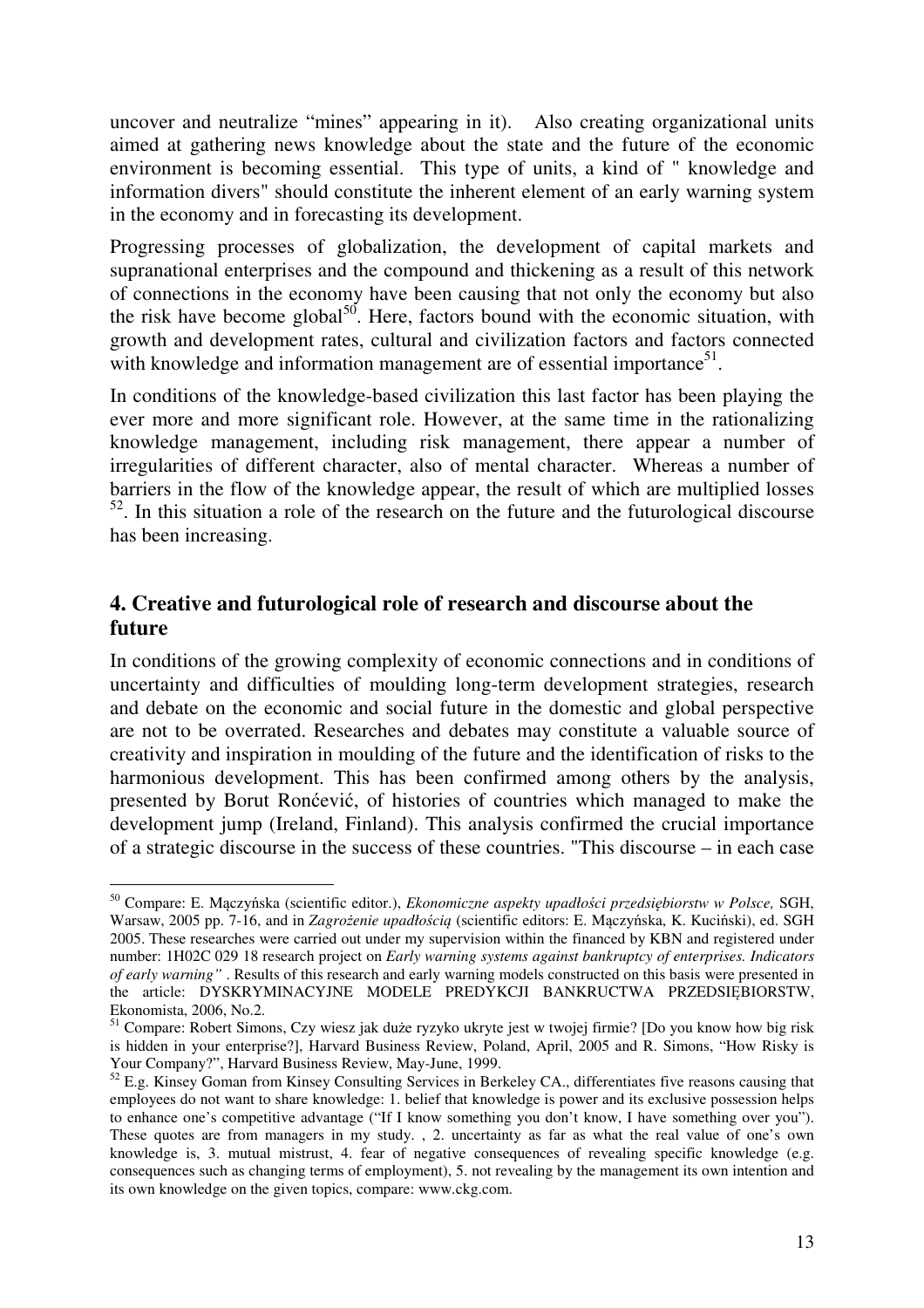unique – enabled the activation of factors and development resources which in many cases were in these countries present for many decades, but in a "sleeping" form. Researches and the strategic discourse as the instrument of creating the footpath of development can come into existence and be a success only in the defined social and cultural conditions."<sup>53</sup>. In the literature on the subject the intellectual, including the public and relational capital is referred to as the one that may be treated as a catalyst enabling spreading of human capital and or as the "grease" facilitating setting up network connections among organizations and aiding the appearance of intermediary institutions what enhances the synergy and the degree of coordination of the social system (in Poland the report "Intellectual Capital of Poland", prepared under the auspices of Mr. M. Boni, the Head of the Team of Strategic Advisers to the Prime Minister, is a valuable source of the inspiration)<sup>54</sup>.

In strategic operations the analytical and diagnostic assessment of the past is not to be questioned as the source of the future knowledge. However, the debate on the future has the first-rate rank. Here a thesis of Jean-Marie Rousseau is highly instructive: " however, discussing in this context the past is of little importance, since the past can never fully explain the present moment nor even the future socio- economic landscape the shape of which is emerging from the present time. Paradoxically, so it is rather the future that may perhaps render more service to the present time, when in its context we will perceive the present *status quo*"<sup>55</sup>. Because the analysis of possible scenarios of the future enables the early identification of chances and risks and potential, new footpaths of development and that is why it may be an effective tool of *shaping economic structures and aiding mechanisms increasing the resistance of the economy to social – economic shocks* <sup>56</sup> .

One of the sources of putting the strategic approach on the sidelines and of mistakes in this scope on different decision-making levels in the economy is the feeling of anxiety, fear of losing the current position in the economy and the omnipresent uncertainty of the future that can cripple creative strategic operations and in consequence reinforce the "dependence on the path". "The dependence on the path" was a norm in traditional, closed economies that had to rely exclusively on themselves. Today we have more possibilities resulting mainly from the globalization. It is possible to talk about the development à la carte, within the frames of which the system concentrates on goals taken out from the certain set of options – the Lisbon Strategy seems to be a clear example of such an approach. It is also possible to talk about the development of the cargo type that relies on possibilities created by outside players – it seems to dominate in economies deprived of their own development initiatives, such as Poland. These new kinds of development are based mainly on a transfer of technology that is comparatively easy. But in order to keep such a development lively, it also requires the transfer of the ability from the scope *tacit knowledge*, what usually brings about some

 $\overline{a}$ 

<sup>53</sup> Roncevic, Borut, Rola dyskursu strategicznego w procesie tworzenia nowej ścieżki rozwoju [The role of strategic discourse in the process of creating the development path], w: A. Kukliński and others: Problematyka przyszłości regionów, W poszukiwaniu nowego parydgamatu, MRR, Warsaw, 2008, p.191.

<sup>&</sup>quot;Kapitał intelektualny Polski". Report on the Intellectual Capital of Poland, Warsaw, 10 July 2008.

<sup>&</sup>lt;sup>55</sup> Jean-Marie Rousseau, Europejskie regiony w kontekście globalnej bitwy o przyszłość; in A. Kukliński and others, Problematyka przyszłości regionów. W poszukiwaniu nowego paradgmatu, MRR, Warsaw, 2008, p. 104. <sup>56</sup> Op.cit. p. 104.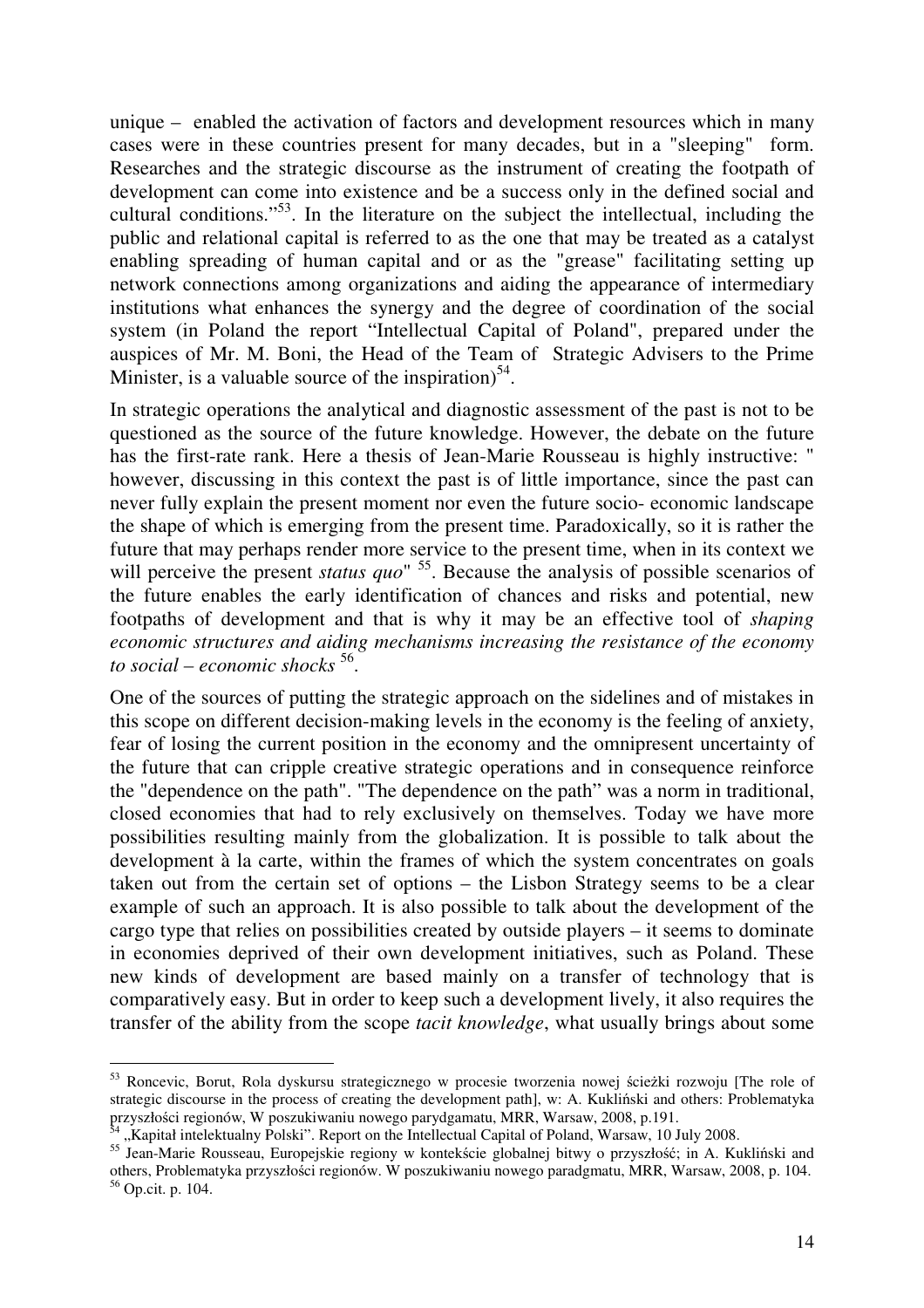problems./…/ The main trouble with the development dependent on the path is the fact that after some time it causes stagnation. A continuous and at the same time sustained development would be Saint Grale of economy"<sup>57</sup>.

Also the pointed out earlier syndrome of the "paradox of the success" does not support the strategic thinking. The soothing power of success favours not-discerning needs of anticipating the future. In such conditions the strategic creation of future is difficult all the more that "*the art of economics consists in looking not only at immediate, but also at distant effects of given operations or programmes; in checking not only what effects the given programme has for one group but what consequences it brings about for everybody*" <sup>58</sup>. Paraphrasing this sentence of H. Hazlitt one may state that *the art in the economic policy consists in taking into consideration not only direct but also distant effects of given solutions and operations; in following not only consequences which the given programme has for one group but what consequences it brings to all. A mediocre economist can see only what directly reaches the eyesight and he can see only direct consequences of the offered direction of the economic policy; a good economist also looks farther, taking into consideration long-term and indirect consequences. The mediocre expert can see only effects which the given policy brought in or it will bring in the given period, the good one - examines also effects in a wide scope and perspective*<sup>59</sup>. It indicates, at the same time, roles of intellectual elites in the economy.

It is possible also to illustrate this problem through symptoms known in the economics literature, " *the tragedy of the commons* (common grazing land)" <sup>60</sup> and the mistake of the *broken windowpane* - authorship of the famous economist of Frederic Bastiat. As a matter of fact Hazlitt also refers to this metaphor, he says that one of the most common – in his opinion - mistakes made in popular thinking about economy is the mistake of the short-sightedness – the so-called "mistake of a broken windowpane"<sup>61</sup>. The "*metaphor of the broken windowpane*" used by F. Bastiata and H. Hazlitt proves that the shortsightedness and the superficial approach in economy do not pay.

In this situation the statement contained in the speech given on 1 March 1921 by baron Jan Goetz-Okocimski on the occasion of establishing the Economic Society in Cracow still is extremely up-to-date in spite of the flow of several dozen years: "*we want to be an eye which discerns dozing riches in the country and the population. We want to be an ear that hears general needs and catches resources aimed at fulfilling them. We want to be a brain that considers, criticizes, and tells the way. Nevertheless our activity won't only be artificial, teaching or agitation. We will try to make everything what we say or we write change into a deed. (...) We want to be neither a school nor an academy; our ambition will be to become the central source, from which every* 

 $\overline{a}$ <sup>57</sup> Galar, Roman, Rozwój zależny od ścieżki i kreowanie ścieżek rozwoju w ujęciu adaptacyjnym, na przykładzie Nokii; in : Problematyka przyszłości, op.cit. p. 172.

<sup>58</sup> Hazlitt, H., (1894-1993), Austriacka Szkoła Ekonomiczna H. Hazlitt, Ekonomia w jednej lekcji, Wydawnictwo Znak-Signum, Kraków 1993, p. 17.

<sup>59</sup> Hazlitt, H., Ekonomia w jednej lekcji, Wydawnictwo Znak-Signum, Kraków 1993, p. 17.

 $^{60}$  Hardin, G., The Tragedy of the Commons, "Science", 1968, No.: 162.

 $61$  Op.cit. (In the situation when a hooligan breaks the windowpane in the bakery, then although it is the glazier who earns, however *the glazer's profit may be the baker's loss.* Because instead of buying himself the planned suit the baker will have to spend money on the windowpane).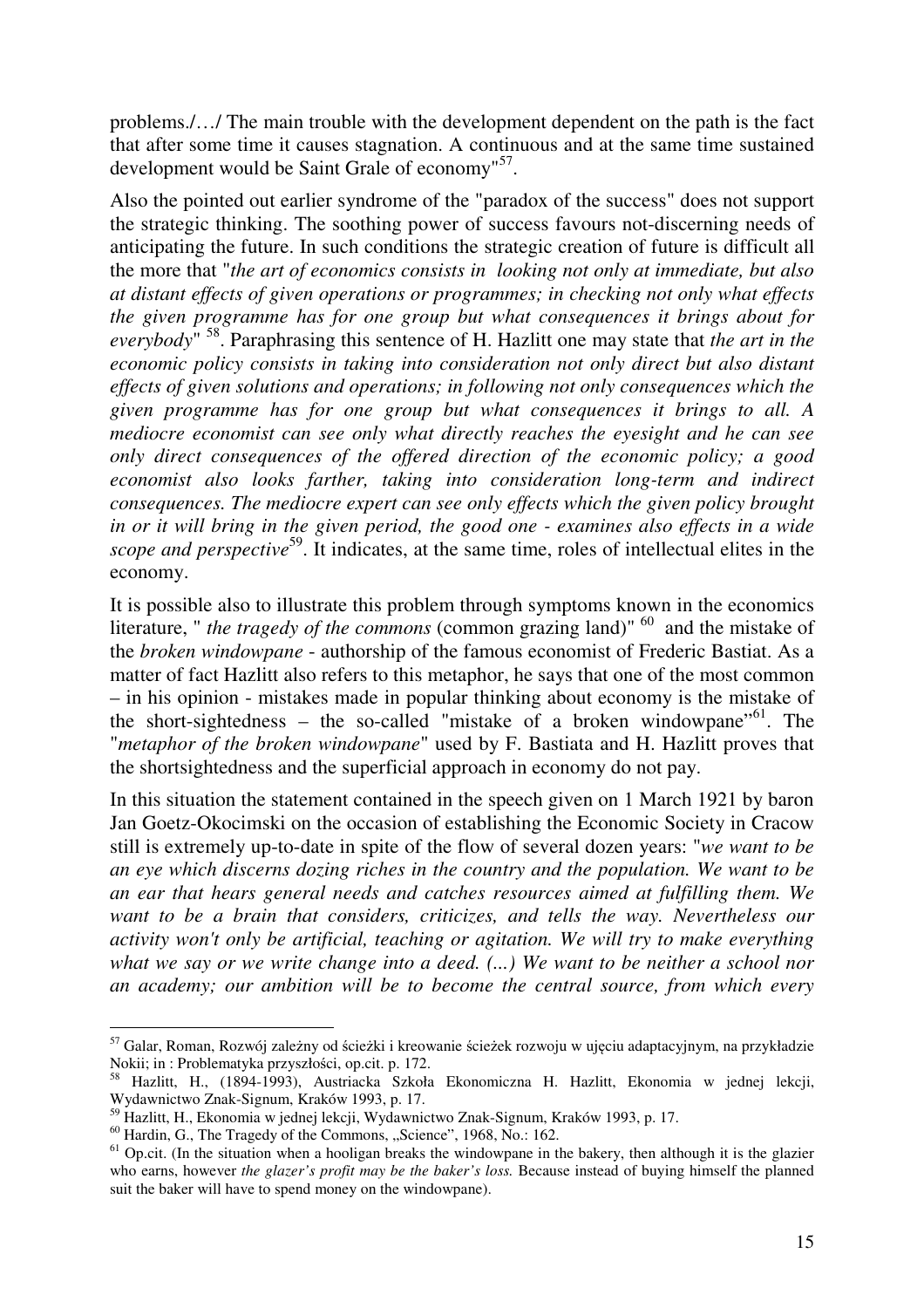*production must draw in order not to fall into stagnation, not to wither, not to be numb, not to surrender to problems and obstacles* ". We may also see today as unusually cautious is the regulation included in the Statute of this Company: "bringing party-political disputes into works of the Company is forbidden"<sup>62</sup>.

I treat these messages as inalienable challenges for the circle of Polish economists (although not only for them) that are also relevant in our times but simultaneously as those pointing at the necessity of reflection and debates on strategic directions of transformations in the Polish social-economic system. However, the condition of the effectiveness of such a debate and at the same time of its result is always an alternative vision with respect to the *status quo* or rather development visions, visions taking into consideration the multitude of solutions and possibilities  $^{63}$ . This, however, requires propagating the debate about the future and involving the whole society.

### **5. Social Futurism. (The relevance of A. Toffler's conception)**

Mounting barriers and problems bound with predicting the future point to the fact that the longer the time range of the forecast grows, *all the more we are condemned to guesses and premonitions*. But all the more it is essential to include in possibly the widest degree different social groups into the process of the strategic thinking. According to A. Toffler it is just so understood "Social Futurism" that enables us reaching the higher level of competence in forming / structuring changes that exceed the dehumanised technocracy (in spite of being democratic).<sup>64</sup> The author points to the need of possessing "a sensitive system of indices of implementing social and cultural goals, integrated with economic indices, what would create favourable conditions for the humanization of forecasting<sup>65</sup>. He emphasizes that the art of futurology shows what is possible and probable and the policy of futurology shows what is desirable. Arguments in favour of examining probable variants of the future are irresistible. It is essential, especially that forecasts demonstrate tendencies of self-fulfilment or selfannihilation. Attempts of predicting the future in the inevitable way change it although nobody can know / … / " in spite of that it is high time to debunk a popular myth, once

 $\overline{a}$  $62 \text{ }\frac{62}{3}$  5 of the Statute of the Economic Society in Cracow, passed on 1st March 1921. Will readers excuse me quoting this thought not for the first time but I am induced to this by the not fully satisfying economic reality, particularly as far as the development of strategic thinking is concerned. I wish to thank dr A. Pollok, the chairman of the Branch of the Polish Economic Society in Cracow, for finding this text and making it available for me.

 $63$  Borut Roncevic, already quoted here, warns against being one sided, against "one path". One of the most important dilemmas, that is present in the history of social and economic thought, is the question whether socialeconomic development is the result of intentionally taken decisions, the effect of evolution of societies, or the effect of market forces. This question is universal in character, however, answers to this questions are not universal at all. Even the best analysis of the set of social and economic factors and programmes of public activities carried out in case of one country may turn out totally irrelevant in case of another country. So one has to conclude that the above dilemma does not have one solution, and actual plans of pro-development reforms have a chance of success in principle exclusively in reference to a given set of social-economic and political factors which were born in mind when they were prepared. Attempts to transfer automatically ready made institutional solutions to other environments are usually very expensive and may result in a chronic lack of system effectiveness" . op. cit. p. 443.

 $64$  Toffler, A., Szok..., op.cit., p. 443.

<sup>65</sup> Op.cit., p. 448.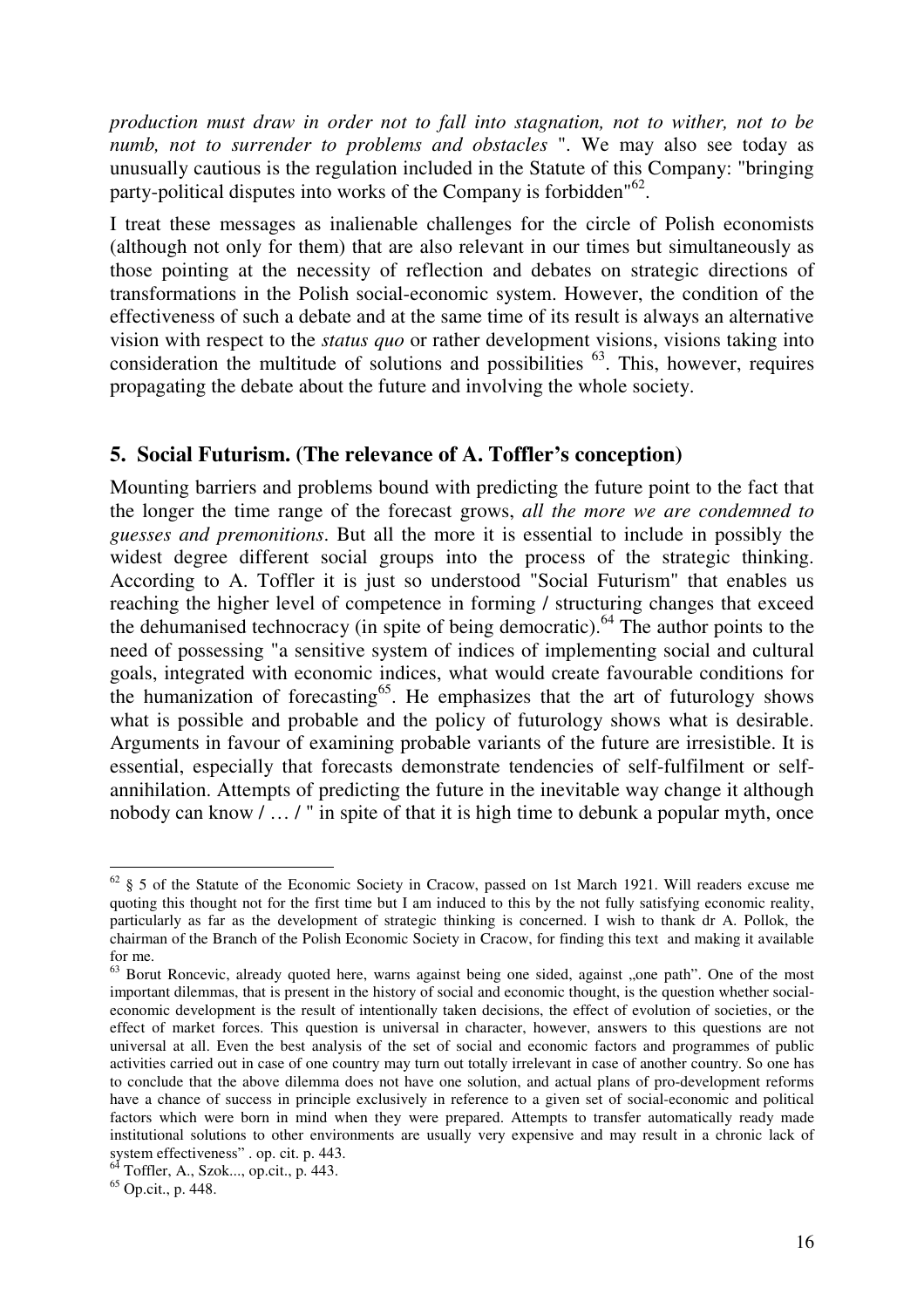and for all, that the future is unrecognisable". The general idea of what can happen is better than none  $/ \dots /$  if incorrect – it is still favourable<sup> $66$ </sup>.

Theses and recommendations of A. Toffler have not only aged but on the contrary in the face of the present crisis they remain topical. It is hard in the age of uncertainty overwhelming the world to question the legitimacy of recommendations that widen the conception of available, multiple versions and visions, dreams - images of the potential tomorrow. Toffler suggests forming "imaginary centres" at different levels aimed at interdisciplinary "activating of brains". He recognizes that it would be a source of ideas and thoughts " which technocrats did not even dream about"<sup>67</sup>.

Today as never earlier before new, mighty utopian and anti-utopian ideas are needed. And it is hard not to admit that Toffler is right, that no isolated book or an individual author is able to introduce visions of the future, all the more so because societies organised in a technocratic way in general do not support visionary imagination. Toffletr treats collecting credible ideas of the most probable future as the urgent matter not only in the domestic but also in international scale. He calls for creating the world bank of the information about the future the effect of which "there would be an incessantly changing geography of the future, relying on the best forecasts of the strategy of the social futurism.

Unfortunately, A. Toffler's thesis is still relevant that at present everybody feels cut off from the possibility of having influence on directions and the rate of changes. Pointing at the need of the development social consultants of the future he emphasises that what may seem naïve in the industrial epoch is not naive in our times.

# **Conclusions**

- The global uncertainty characteristic of the contemporary world has its primary source in the civilization breakthrough-taking place at present and the passing away of the industrial civilization.
- In conditions of the growing uncertainty the importance of reflection about the future and of strategic approach in the economy have been growing. In the economic policy such an approach is frequently pushed to the sidelines.
- Traditional, characteristic of the industrial epoch tools of moulding the future do not work and with growing uncertainty difficulties of forecasting / predicting the future outlook have been increasing, that is why these problems have been neglected. The effect of it is Toffler's "shock of the future".
- The deficiency of the strategic policy is characteristic also for Poland and that facilitates "mistakes at the top" and negatively affects the efficiency of the economy and worsens the conditions in which companies operate.
- In macro and microeconomic policies guarantees that the system is not getting out of control are essential and it enables early identification of irregularities.

 $\overline{a}$  $66$  Op.cit.

 $67$  op.cit., p.455.